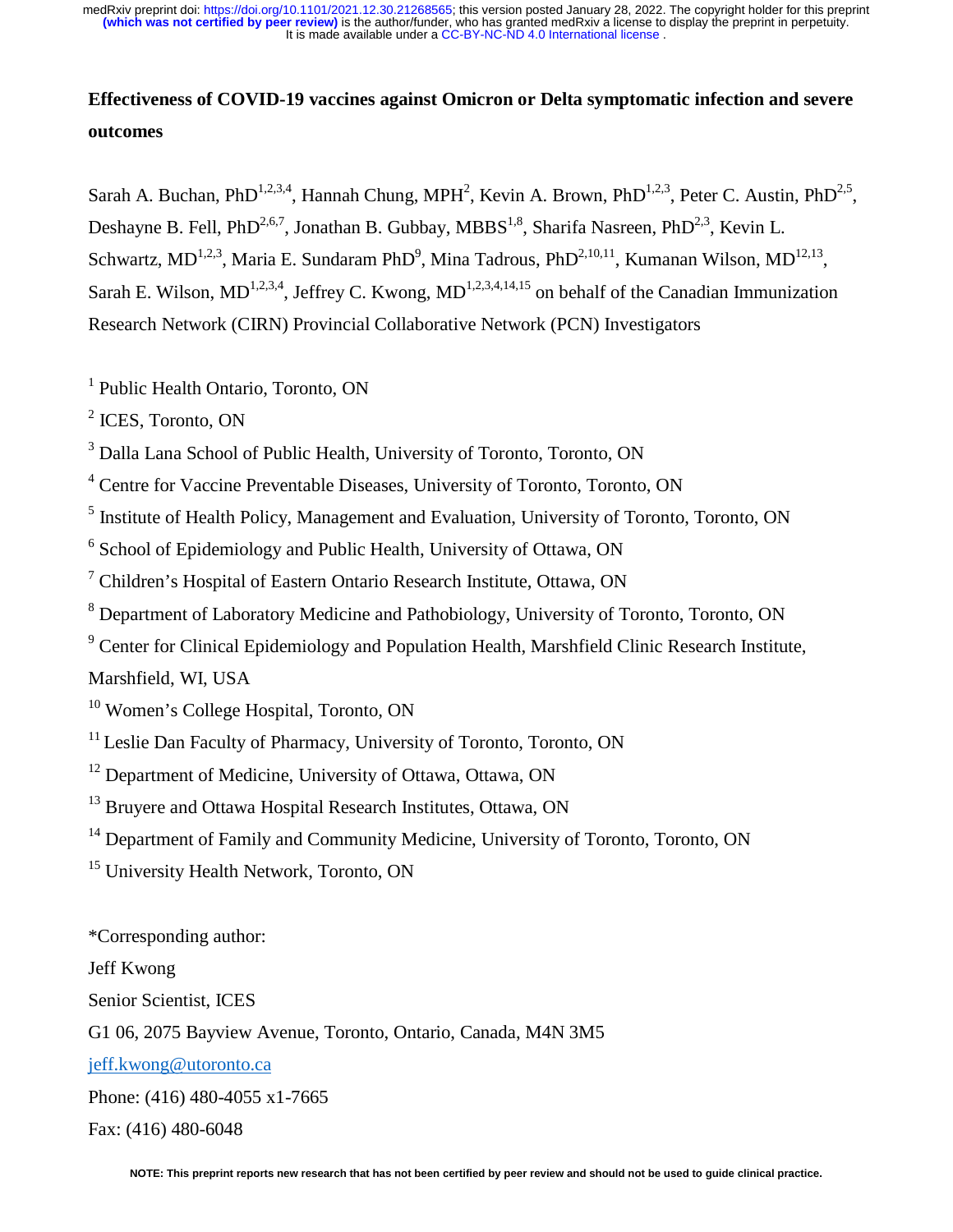Abstract word count: 250

Manuscript word count: 3,718

Tables/Figures: 5

References: 51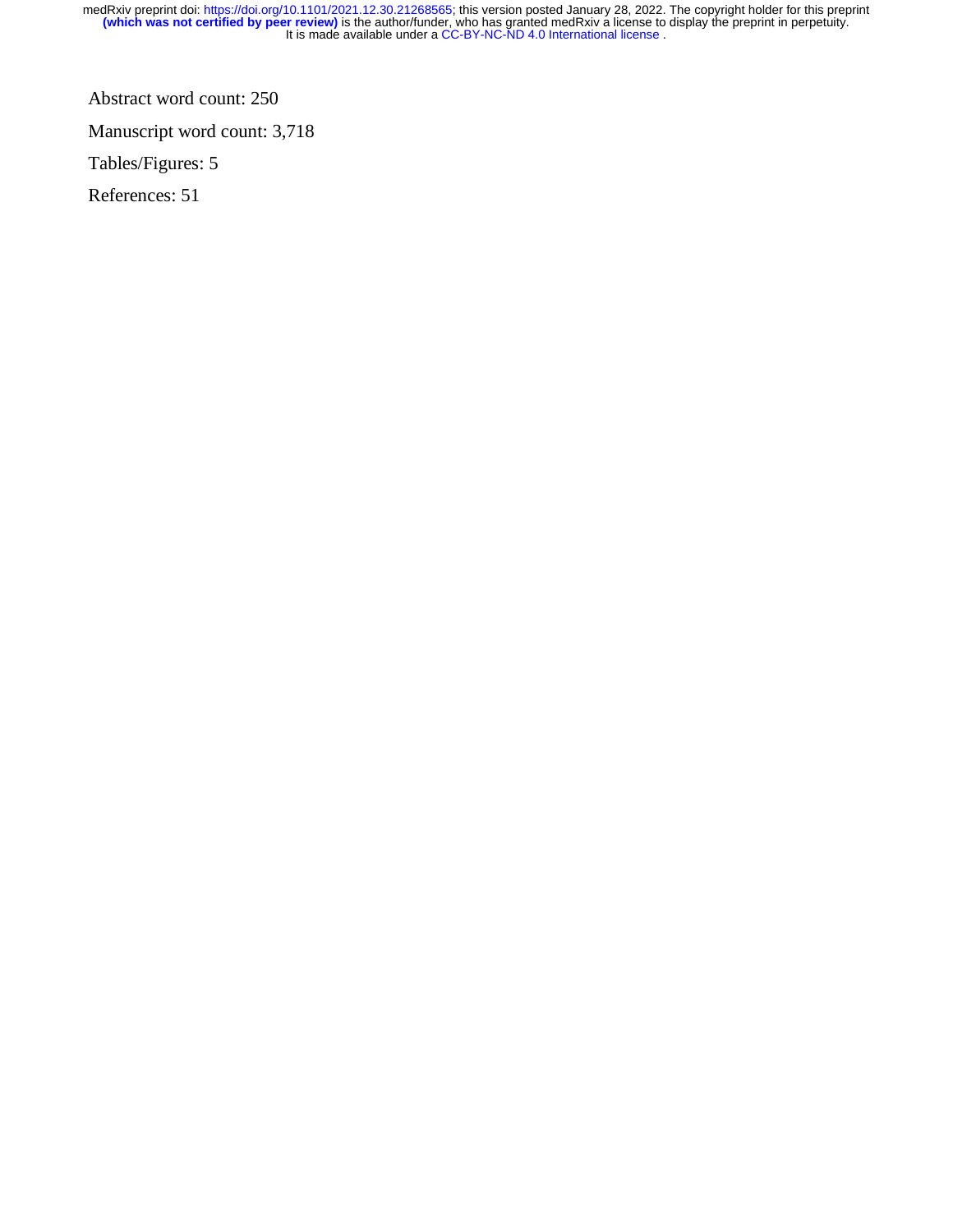## **ABSTRACT**

# **Background**

The incidence of SARS-CoV-2 infection, including among those who have received 2 doses of COVID-19 vaccines, increased substantially following the emergence of Omicron in Ontario, Canada.

## **Methods**

Applying the test-negative study design to linked provincial databases, we estimated vaccine effectiveness (VE) against symptomatic infection and severe outcomes (hospitalization or death) caused by Omicron or Delta between December 6 and 26, 2021. We used multivariable logistic regression to estimate the effectiveness of 2 or 3 COVID-19 vaccine doses by time since the latest dose, compared to unvaccinated individuals.

# **Results**

We included 16,087 Omicron-positive cases, 4,261 Delta-positive cases, and 114,087 test-negative controls. VE against symptomatic Delta infection declined from 89% (95%CI, 86-92%) 7-59 days after a second dose to 80% (95%CI, 74-84%) after  $\geq 240$  days, but increased to 97% (95%CI, 96-98%)  $\geq 7$ days after a third dose. VE against symptomatic Omicron infection was only 36% (95%CI, 24-45%) 7- 59 days after a second dose and provided no protection after ≥180 days, but increased to 61% (95%CI, 56-65%) ≥7 days after a third dose. VE against severe outcomes was very high following a third dose for both Delta and Omicron (99% [95%CI, 98-99%] and 95% [95%CI, 87-98%], respectively).

# **Conclusions**

In contrast to high levels of protection against both symptomatic infection and severe outcomes caused by Delta, our results suggest that 2 doses of COVID-19 vaccines only offer modest and short-term protection against symptomatic Omicron infection. A third dose improves protection against symptomatic infection and provides excellent protection against severe outcomes for both variants.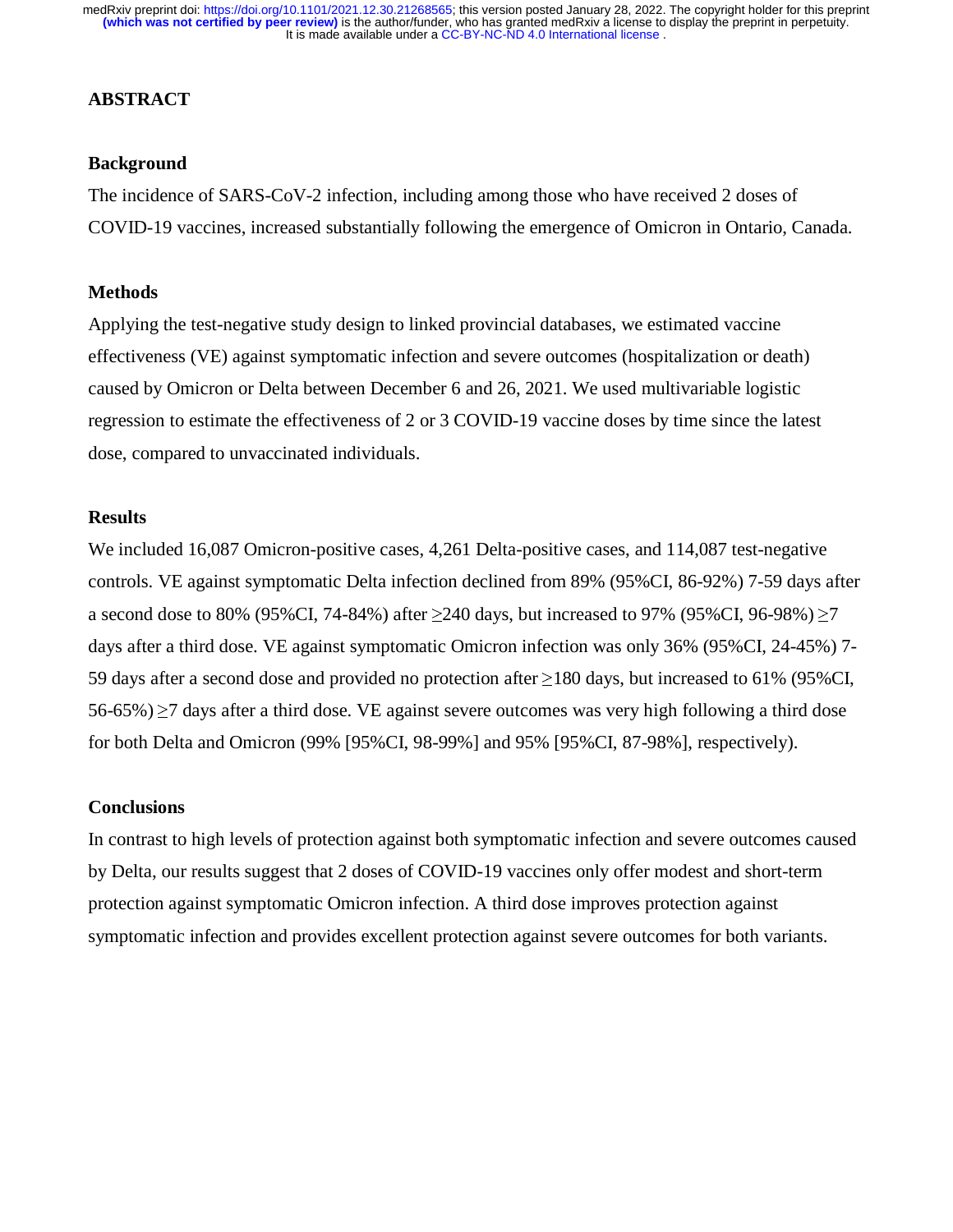## **INTRODUCTION**

The World Health Organization declared Omicron a Variant of Concern on November 26, 2021 due to its highly transmissible nature and risk of immune evasion.<sup>1</sup> In Ontario, Canada, the first detected case of Omicron was identified on November 22, 2021; within weeks, Omicron accounted for the majority of new cases. Despite very high 2-dose COVID-19 vaccine coverage (88% among those aged  $\geq$ 18 years by mid-December 2021),<sup>2</sup> the rate of cases among fully vaccinated individuals increased substantially during this period. $3$ 

A reduction in neutralizing antibodies against Omicron following second and third doses of mRNA vaccines has been established, $4-9$  but real-world data evaluating vaccine performance against Omicron infection are still emerging.<sup>10-18</sup> We previously estimated vaccine effectiveness (VE) against infection (irrespective of symptoms or severity) in the initial period following identification of Omicron in Ontario, in order to support urgent public health decisions.<sup>19</sup> At that time, data on symptoms were unavailable, and few cases involved hospital admission to evaluate severe outcomes. The objective of this analysis was to estimate VE against symptomatic infection and severe outcomes caused by Omicron or Delta in Ontario.

#### **METHODS**

### **Study population, setting, and design**

We used the test-negative study design and linked provincial databases to estimate VE. We included symptomatic individuals aged  $\geq$ 18 years with provincial health insurance who had a reverse transcription real-time polymerase chain reaction (PCR) test for SARS-CoV-2 between December 6 and 26, 2021. Our study period was selected to align with a provincial initiative to universally screen positive specimens to differentiate Omicron and Delta cases (details below) and prior to restrictions in laboratory-based PCR test eligibility announced on December 30,  $2021$ <sup>20</sup>

We excluded: long-term care residents; individuals who had received only 1 dose or 4 doses of COVID-19 vaccine(s) or who had received a second dose <7 days prior to being tested; individuals who tested positive for SARS-CoV-2 within the previous 90 days; individuals who had received 2 or 3doses of ChAdOx1 (AstraZeneca Vaxzevria, COVISHIELD) because VE for that primary schedule is known to be lower and this product has been rarely used as a third dose;<sup>21</sup> those who had received non-Health Canada authorized vaccine(s) for any dose; and those who received the Janssen (Johnson & Johnson) vaccine (which, while approved for use in Canada, was largely unavailable and very rarely used  $\left[$  <0.1% of the Ontario population received this vaccine]<sup>22</sup>).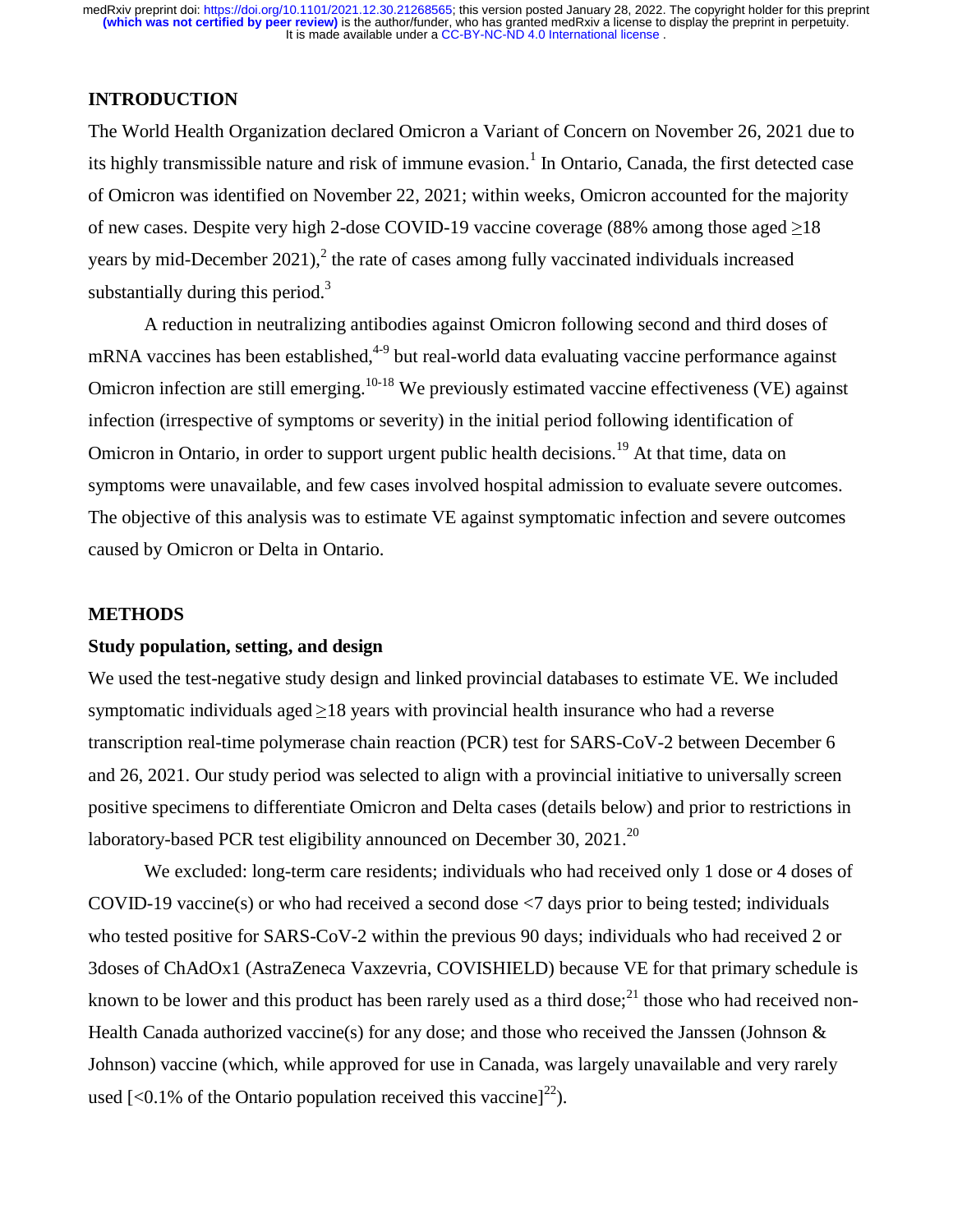## **Data sources**

We linked provincial SARS-CoV-2 laboratory testing, reportable disease, COVID-19 vaccination, and health administrative databases using unique encoded identifiers and analyzed them at ICES, a not-forprofit provincial research institute (www.ices.on.ca).

#### **Outcomes**

We identified individuals with confirmed SARS-CoV-2 infections using provincial reportable disease data and/or laboratory data.

 For VE against symptomatic infection, we restricted our analysis to individuals who had at least one COVID-19-related symptom (self-reported or measured) at the time of testing, as identified in the laboratory testing data. $^{23}$  The specimen collection date was used as the index date. Severe outcomes were defined as hospital admission or death using the earliest of the specimen collection date, hospital admission date, or death date as the index date. Due to lags in data reporting in health administrative data, we used reportable disease data to identify severe outcomes. For symptomatic individuals who tested negative for SARS-CoV-2 repeatedly during the study period and were considered controls (for both outcomes), we randomly selected one negative test.

Positive specimens identified through whole genome sequencing as B.1.1.529 lineage or found to have S-gene target failure (SGTF; a proxy measure for Omicron resulting from the amino acid 69-70 spike deletion that does not occur with Delta) were considered Omicron infections. Specimens sequenced as B.1.617 lineage or found to be negative for SGTF were considered Delta infections. Individuals with unknown or inconclusive SGTF results were excluded.<sup>24</sup> Between December 6 and 24, 2021, all specimens with a positive PCR result (and a cycle threshold [Ct] value ≤35) should have been sent for testing using Thermofisher Taqpath<sup>TM</sup> COVID-19 PCR to identify SGTF; as such, we selected our primary study period to approximate the period of universal screening for SGTF. Prior to December 20, SGTF-positive specimens with Ct values  $\leq$ 30 also underwent whole genome sequencing (WGS). In Ontario, the estimated sensitivity of SGTF relative to WGS for detecting Omicron among samples with Ct  $\leq$ 30 was 98.9% and the specificity was 99.9%.<sup>24</sup>

# **COVID-19 vaccination**

To date, Ontario has primarily used 3 products (BNT162b2 [Pfizer-BioNTech Comirnaty], mRNA-1273 [Moderna Spikevax], and ChAdOx1) in its COVID-19 vaccination program. Due to fluctuating vaccine supply, varying dosing intervals and mixed vaccine schedules were employed. Using a centralized province-wide vaccine registry to identify receipt of COVID-19 vaccines, we classified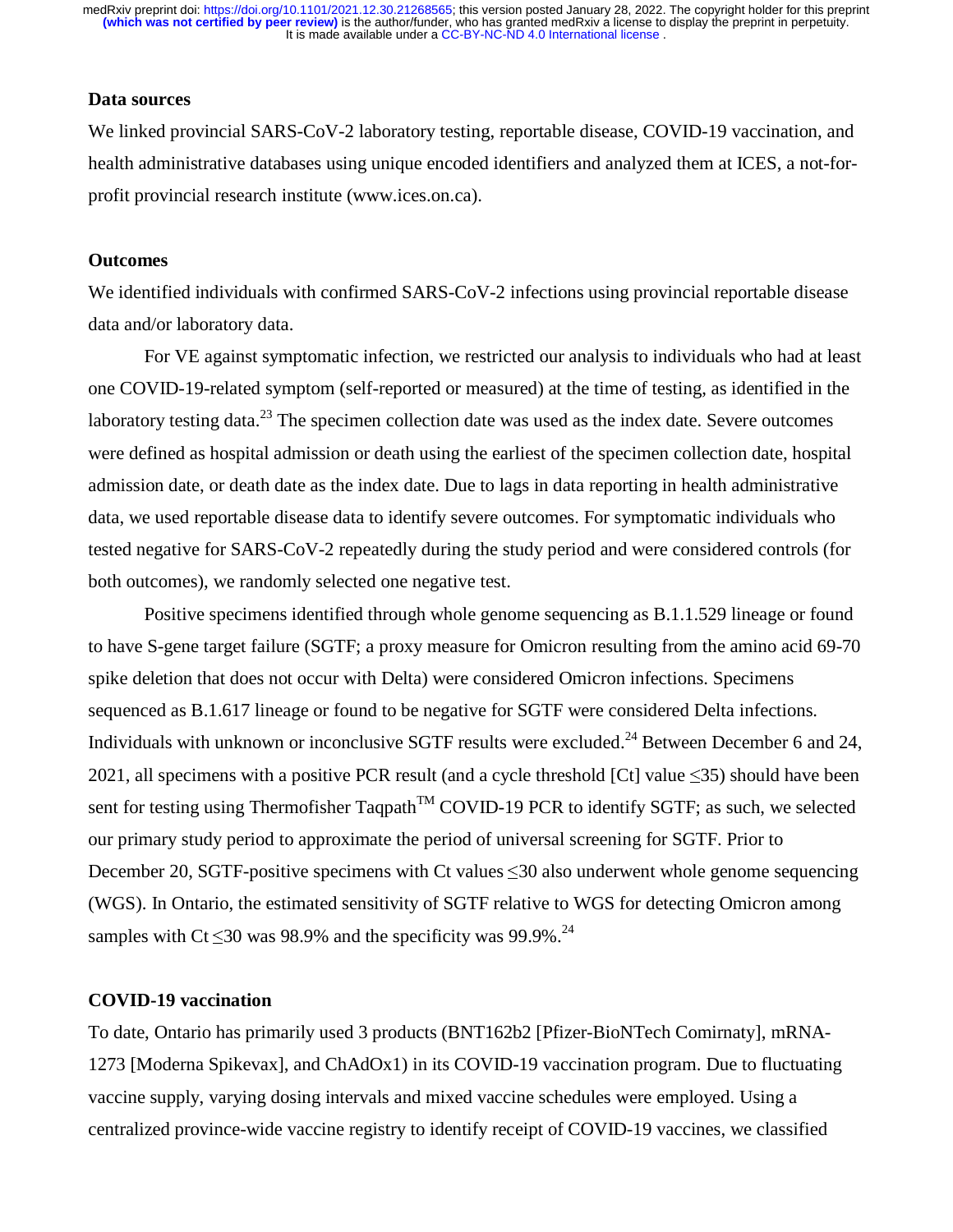individuals depending on whether they had received 2 or 3 doses of vaccine and the timing of these doses relative to the index date. We included individuals who received at least 1 mRNA vaccine for the primary 2-dose series (since a mixed schedule consisting of ChAdOx1 and an mRNA vaccine has previously been demonstrated to have similar  $VE$  as 2 mRNA vaccines).<sup>21</sup> For the third dose, we included individuals who received any mRNA vaccine and also stratified our results by specific third dose product. All comparisons used those who had not yet received any doses (i.e., "unvaccinated") by the index date as the reference group.

Third dose eligibility in Ontario began in August 2021 and expanded gradually.<sup>25 26</sup> Initially, only moderately or severely immunocompromised individuals were eligible to receive a third dose as part of an extended primary series.<sup>27</sup> Shortly thereafter, third doses (i.e., 'boosters') were provided to residents of higher-risk congregate settings for older adults (e.g., long-term care homes, high-risk retirement homes).28 In early October, older adults living in other congregate care settings, including all remaining retirement homes, became eligible. All individuals aged ≥70 years and healthcare workers became eligible on November 6, followed by individuals aged  $\geq$ 50 years on December 13 and individuals aged  $\geq$ 18 years on December 18.<sup>29 30</sup> The standard interval for third dose eligibility was generally  $\geq$ 168 days following a second dose but was shortened to  $\geq$ 84 days on December 15.<sup>31</sup>

#### **Covariates**

From various databases, we obtained information on each individual's age (in 10-year age bands), sex, public health unit region of residence, number of SARS-CoV-2 PCR tests during the 3 months prior to December 14, 2020 (as a proxy for healthcare worker status based on the start date of the provincial COVID-19 vaccine program), past SARS-CoV-2 infection >90 days prior to index date, comorbidities associated with increased risk of severe COVID-19, influenza vaccination status during the 2019/2020 and/or 2020/2021 influenza seasons (as a proxy for health behaviours), and neighbourhood-level information on median household income, proportion of the working population employed as nonhealth essential workers, mean number of persons per dwelling, and proportion of the population who self-identify as a visible minority. These databases and definitions have been fully described elsewhere.<sup>23</sup>

## **Statistical analysis**

For both Omicron and Delta symptomatic infections, we calculated means (continuous variables) and frequencies (categorical variables) of baseline characteristics and compared test-positive cases and testnegative controls using standardized differences.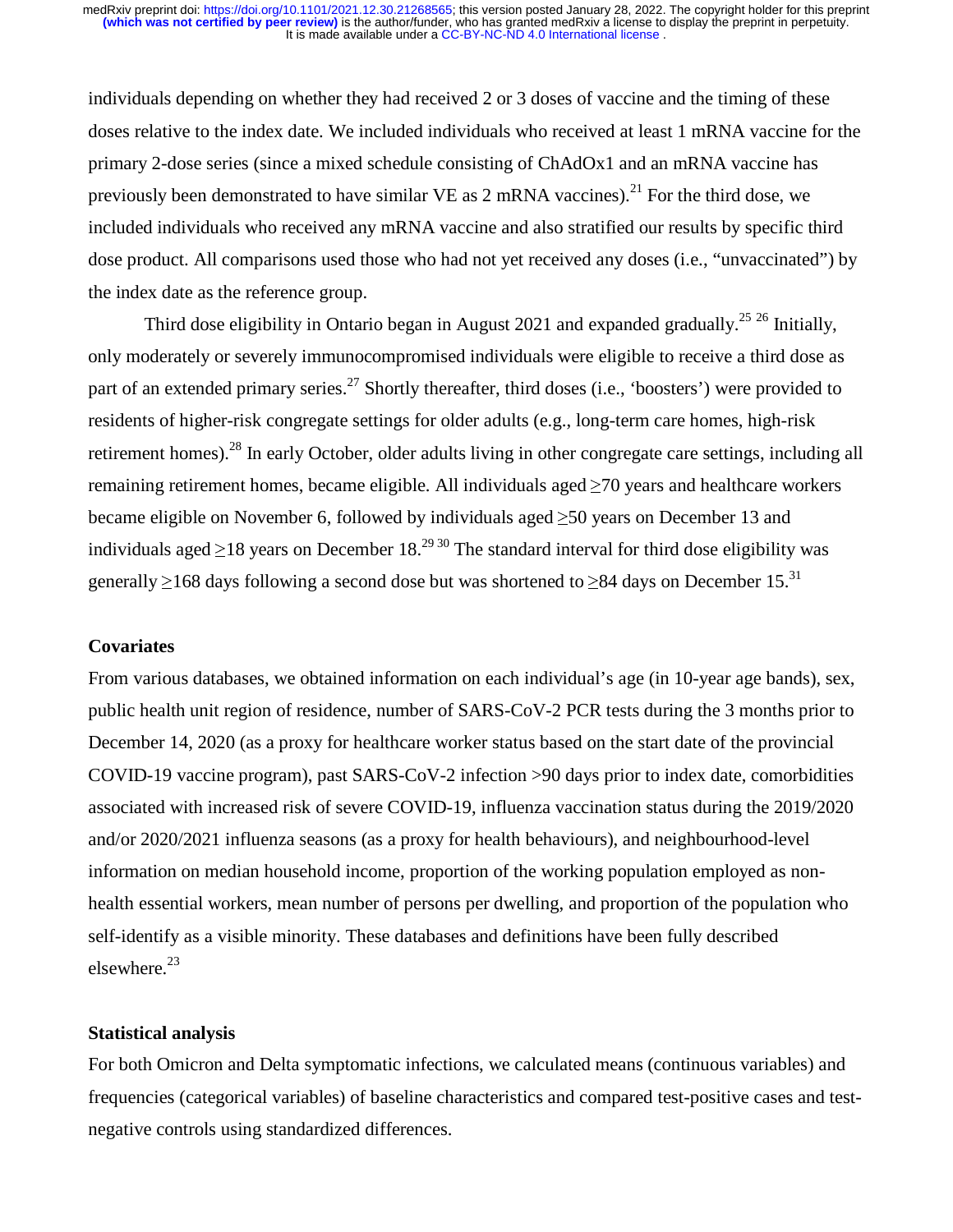We used multivariable logistic regression to estimate adjusted odds ratios (aOR) comparing the odds of vaccination in each "time since latest dose" (for both second and third dose recipients) interval among cases with the odds among controls, while adjusting for all listed covariates and a categorical variable representing week of test. VE was calculated using the formula VE=(1-aOR)x100%. We estimated VE by vaccine schedule and time since latest dose.

All analyses were conducted using SAS Version 9.4 (SAS Institute Inc., Cary, NC). All tests were two-sided and used  $p<0.05$  as the level of statistical significance.

#### Sensitivity analyses

We performed two sensitivity analyses. First, we included an additional 2 weeks of data (November 22 to December 5, 2021), representing the period immediately following Omicron identification in the province, in order to align with prior estimates of VE against infection and to observe how VE estimates against symptomatic Omicron infection changed over time.<sup>19</sup> Due to the rapid rise of Omicron during the study period, we estimated VE cumulatively over time by extending the study period by 1-week increments to see how VE against Omicron changed as it became the predominant strain. We also performed a sensitivity analysis for severe outcomes using a less specific definition of Omicron to allow for a larger sample size. In this sensitivity analysis, specimens collected from December 21 onward (when the prevalence of SGTF among cases in the province was >90%) with no or inconclusive SGTF results were considered to be Omicron.

### Supplemental analysis

We also repeated our primary analysis (i.e., December 6-26, 2021) using any infection (as opposed to symptomatic infection) in order to compare results from an updated time frame to our earlier pre-print.

# **RESULTS**

Between December 6 and 26, 2021, we included 16,087 Omicron-positive cases, 4,261 Delta-positive cases, and 114,087 test-negative controls. Compared to controls, Omicron cases were: younger (mean age 36.0 years vs. 42.0 years); more likely to be male; less likely to have any comorbidities; less likely to have received an influenza vaccine; more likely to have occurred during the last week of the study period; less likely to have previously tested positive for SARS-CoV-2; more likely to have received 2 doses of COVID-19 vaccines; and less likely to have received a third dose (Table 1).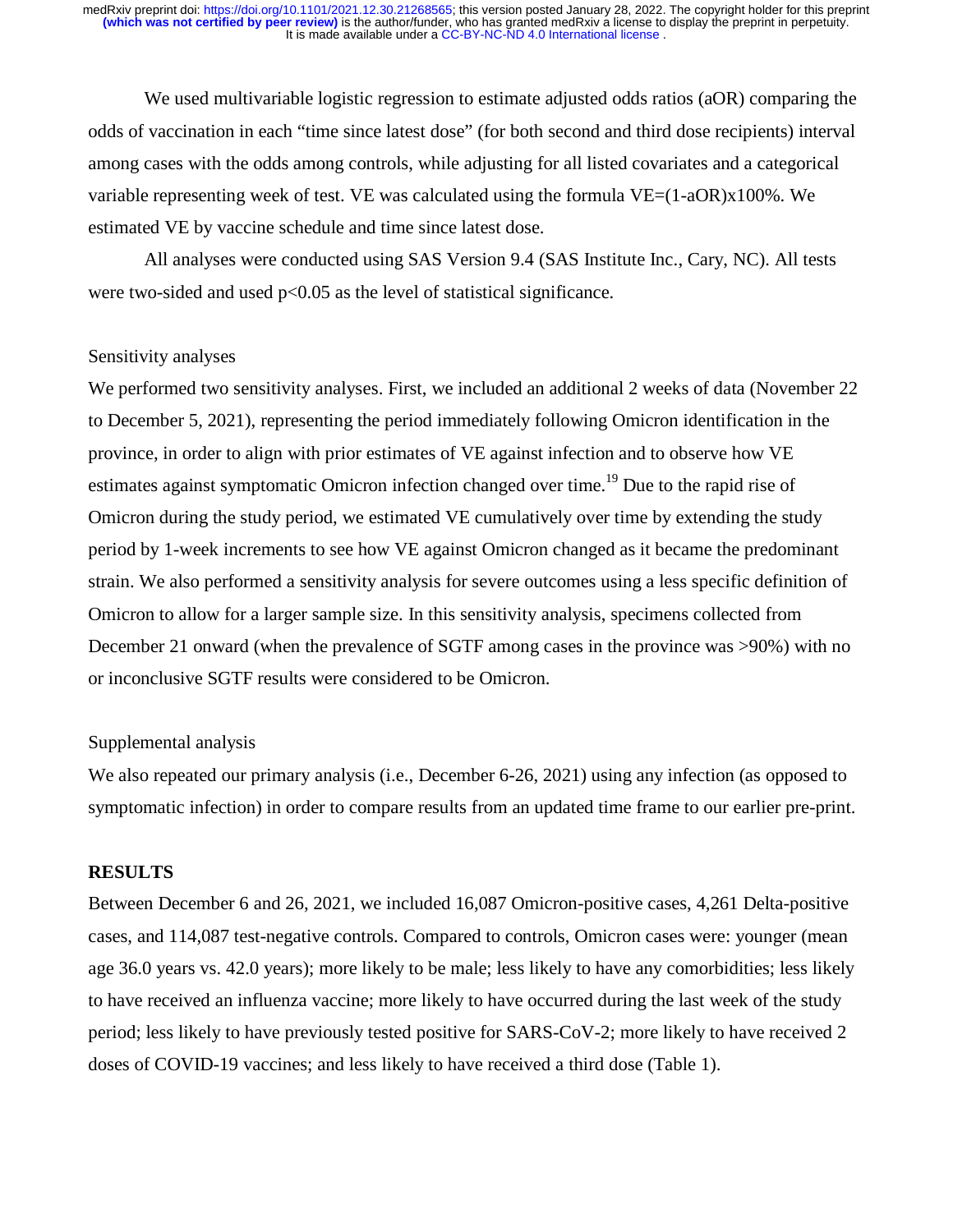In contrast, Delta cases were more similar to controls than were Omicron cases in some respects (e.g., age, comorbidities) but were more different in others, such as being more likely to have occurred earlier in the study period, and more likely to be unvaccinated (29.4% vs. 4.1%).

 In the Omicron VE analyses, vaccinated (i.e., 2 or 3 dose) subjects were more likely to be older, female, influenza vaccine recipients, and residents of neighbourhoods with higher income and fewer essential workers than unvaccinated subjects (Table 2). Recipients of a third dose were more likely to have comorbidities and to have been tested in the last week of the study period. We observed similar patterns for subjects in the Delta VE analyses (Supplementary Table 1).

After 2 doses of COVID-19 vaccines (with at least 1 mRNA vaccine), VE against symptomatic Delta infection declined steadily over time from 89% (95%CI, 86-92%) 7-59 days after a second dose to 80% (95%CI, 74-84%) after ≥240 days, but increased to 97% (95%CI, 96-98%) ≥7 days after a third dose (Table 3; Figure 1A). VE against symptomatic Omicron infection was lower relative to Delta for the entire period and waned more rapidly, from 36% (95%CI, 24-45%) 7-59 days after a second dose to 1% (95%CI, –8% to 10%) 180-239 days after a second dose. VE against symptomatic Omicron infection was 61% (95%CI, 56-65%)  $\geq$ 7 days after a third dose and was similar regardless of the mRNA product administered.

VE was higher against severe outcomes when compared to symptomatic infection and did not exhibit the same degree of waning (Figure 1B). VE was also higher against severe outcomes caused by Delta than Omicron in the time following a second dose, but confidence intervals were very wide for some Omicron estimates. VE against severe outcomes  $\geq$ 7 days following a third dose were very similar for Delta and Omicron (99% [95%CI, 98-99%] and 95% [95%CI, 87-98%], respectively).

In the sensitivity analysis examining cumulative changes in VE over calendar time, point estimates generally rose and confidence intervals narrowed as more data accumulated (Figure 2). There were some changes in the characteristics of Omicron cases over time, including an increase in mean age (from 32.0 years in the first 3 weeks after Omicron emergence to 36.3 years in the final week of our study), and a decrease in the proportion of subjects who resided in the highest neighbourhood income quintile (from 35.4% to 27.8%) (Supplementary Table 2). When using a less specific definition for Omicron (Supplementary Table 3), VE estimates against severe outcomes were higher and substantially more stable (Supplementary Table 4).

In our supplemental analysis of VE against any infection (irrespective of symptoms and severity), we found very similar results to our earlier estimates but with narrower confidence intervals when using the new study period (Supplementary Figure 1).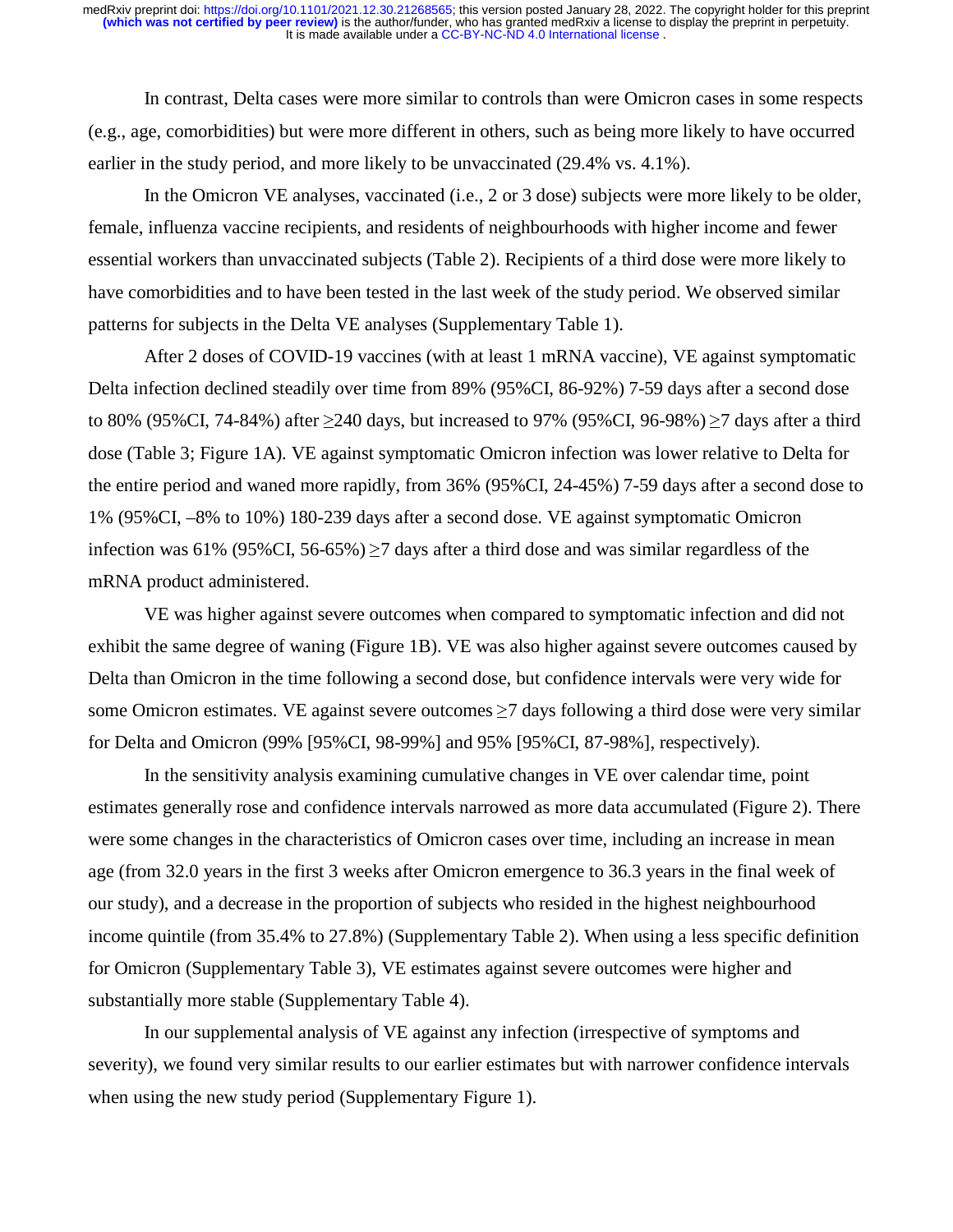## **DISCUSSION**

In Ontario, between December 6 and 26, 2021, we found the effectiveness of 2 doses of COVID-19 vaccines against symptomatic infection to be substantially lower for Omicron than for Delta; VE against Omicron symptomatic infection was minimal from 60 days after a second dose and there was no significant protection beyond 180 days. However, VE was  $61\% \ge 7$  days following a third dose. Against severe outcomes, including hospitalization and death, VE shortly following a third dose was similar for Omicron and Delta (95% [95%CI 87-98%] and 99% [95% CI 98-99%], respectively).

Substantial waning of 2-dose VE against symptomatic infection has been observed in England, with lower VE against Omicron than Delta at each interval following 2 or 3 doses;  $1113$  our results demonstrated a similar pattern, with a marked reduction in 2-dose (with at least one being an mRNA vaccine) and 3-dose effectiveness against symptomatic Omicron infection relative to Delta. In the United Kingdom Health Security Agency (UKHSA) data, VE against symptomatic Omicron infection for 2 doses of BNT162b2 or mRNA-1273 declined to <20% from 20 weeks after a second dose. Following a third dose of mRNA vaccine, VE increased to ~60-75% during the first 4 weeks, in line with our finding of 61%  $\geq$ 7 days after a third dose.<sup>11</sup> While the UK data suggest waning also occurs after a dose, insufficient time has elapsed for enough third dose recipients in Ontario to assess this. In Scotland, a third dose was associated with a two-thirds reduction in the odds of symptomatic Omicron infection relative to those who were  $\geq$ 25 weeks post second dose in the early Omicron period.<sup>15</sup>

Although prior studies have demonstrated reduced neutralizing antibodies against Omicron relative to other variants following receipt of 2 mRNA vaccine doses<sup>4-8 32 33</sup> (but with potent neutralization following a third dose<sup>34 35</sup> 36), CD8+ cytotoxic T cells are less impacted by mutations in the Omicron variant and likely continue to provide protection against severe disease.<sup>35 37</sup> Emerging real-world data demonstrate that protection against severe outcomes is more preserved than against infection in the Omicron era. In South Africa, effectiveness against hospitalization was 93% in the pre-Omicron period and was 70% in the Omicron period.<sup>16</sup> In England, VE against hospitalization due to Omicron also appears to be better maintained relative to symptomatic infection with Omicron.<sup>10 11 38</sup> In an analysis of the overall population and for all vaccines (i.e., BNT162b2, mRNA-1273, and ChAdOx1), VE against Omicron-related hospitalization declined with time since a second dose but to a lesser extent than against symptomatic infection.<sup>11</sup> Following a third dose, VE was restored to 85-95% during the first 3 months. In California, VE against Omicron-related hospitalization was 89% in the first 3 months following 3 doses of BNT162b2.<sup>12</sup> In another study in the United States (US), 3-dose VE against hospitalization when Omicron was predominant was estimated at  $90\%$ <sup>17</sup> Our 3-dose estimates against severe outcomes were very similar to these results from England and the US. Although our 2-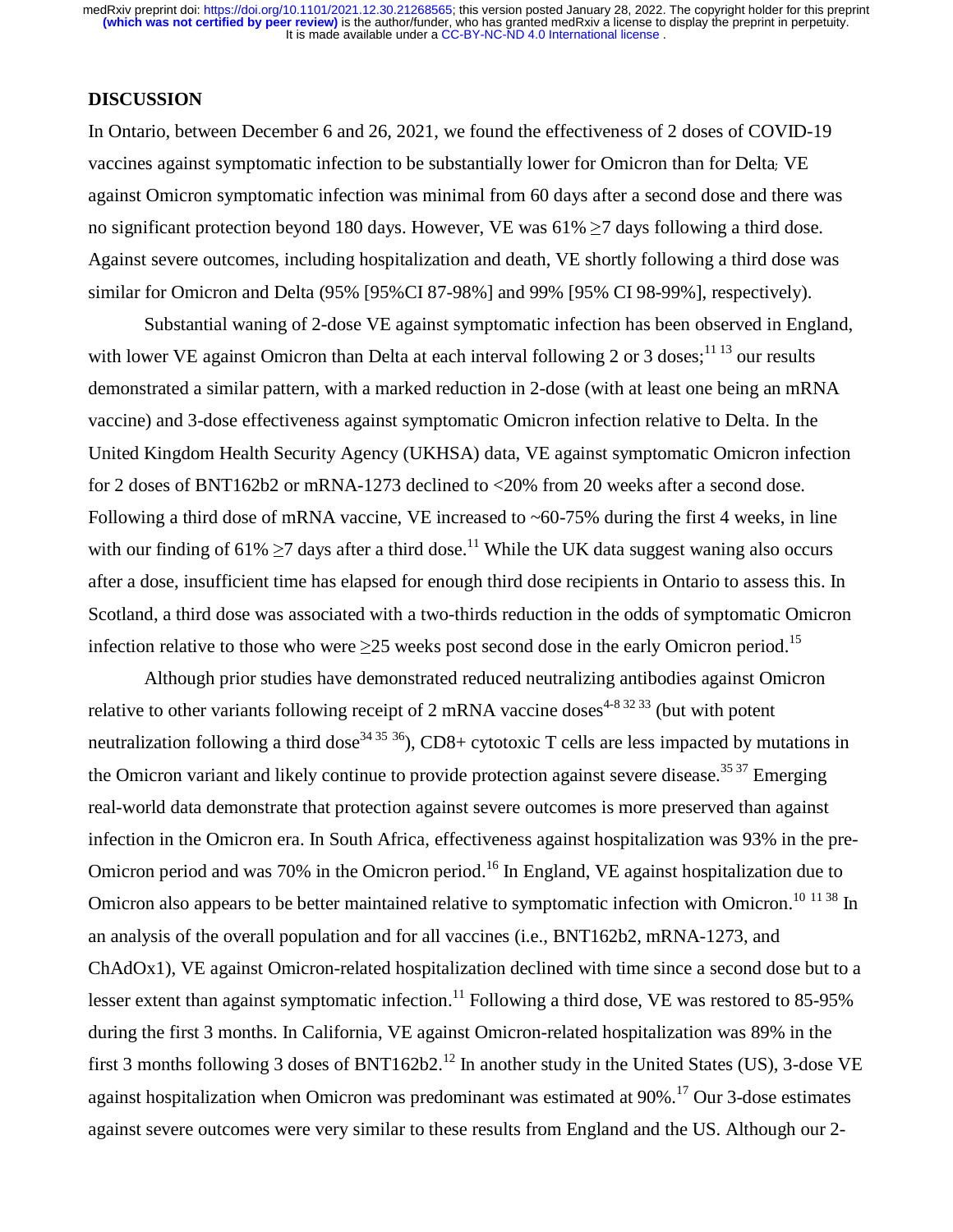dose estimates against severe Omicron-related outcomes were challenging to compare given instability and wide confidence intervals, they do suggest less waning against hospitalization than has been observed elsewhere and this finding is aligned with surveillance data in Ontario.<sup>3940</sup>

Direct comparisons to other jurisdictions are challenging<sup>41</sup> due to differences in study methodology, outcome definitions (i.e., identification of Omicron and Delta based on laboratory confirmation vs. time-based criteria), intervals following latest dose selected to monitor VE, vaccination policies (i.e., homologous vs. heterologous vaccine schedules, third dose eligibility criteria, product-specific policies [use of mRNA vs. viral vector vaccines, a preferential recommendation in Ontario of BNT162b2 for young adults]), $4243$  population age structures, public health measures implemented during the study period (e.g., vaccine certificates, mask mandates<sup>44</sup>), testing patterns, and use of antivirals or other therapies. Further, Ontario has experienced a lower cumulative incidence of reported infections and has attained higher vaccine coverage than other countries that have estimated VE against Omicron to date,<sup>45</sup> and thus has a potentially dissimilar distribution of infection-induced versus vaccine-induced immunity.45 46 Despite this, the general trends across the studies are similar and suggest immune evasion by Omicron.<sup>10-12 15 17 18 47</sup>

In our earlier analysis encompassing the first month of Omicron emergence in Ontario, we estimated VE against infection (irrespective of presence of symptoms or severity, due to the data availability at the time) and observed statistically significant negative VE estimates for some time intervals following a second dose.<sup>19</sup> This was also observed in the UK (estimated against symptomatic infection) for ChAdOx1 recipients and Denmark (estimated against any infection), where analyses were conducted promptly after Omicron emergence.<sup>13 14 48 49</sup> As more data accumulated in the UK, updated results demonstrated that while protection was still minimal for longer periods after a second dose, the VE estimates were no longer negative.<sup>11 38</sup> In Ontario, the initial negative VE estimates were likely due to a combination of factors. First, a vaccine certificate system was introduced in Ontario in the fall of 2021, such that only individuals who have received 2 vaccine doses are permitted to travel by air and rail, and to enter restaurants, bars, gyms, and large cultural and sporting events. Introduction of Omicron into Ontario by vaccinated travellers and the initial spread via household and social contacts (who are also more likely to be vaccinated) likely resulted in increased risk of exposure to Omicron among vaccinated individuals before gradually diffusing into the broader population, including unvaccinated individuals. This hypothesis is supported by earlier Omicron cases being younger, residing in higher-income neighbourhoods, and being more highly vaccinated than the testnegative controls during the same period. In subsequent weeks, cases became more similar to testnegative controls in terms of age, presence of comorbidities, and sociodemographic measures; the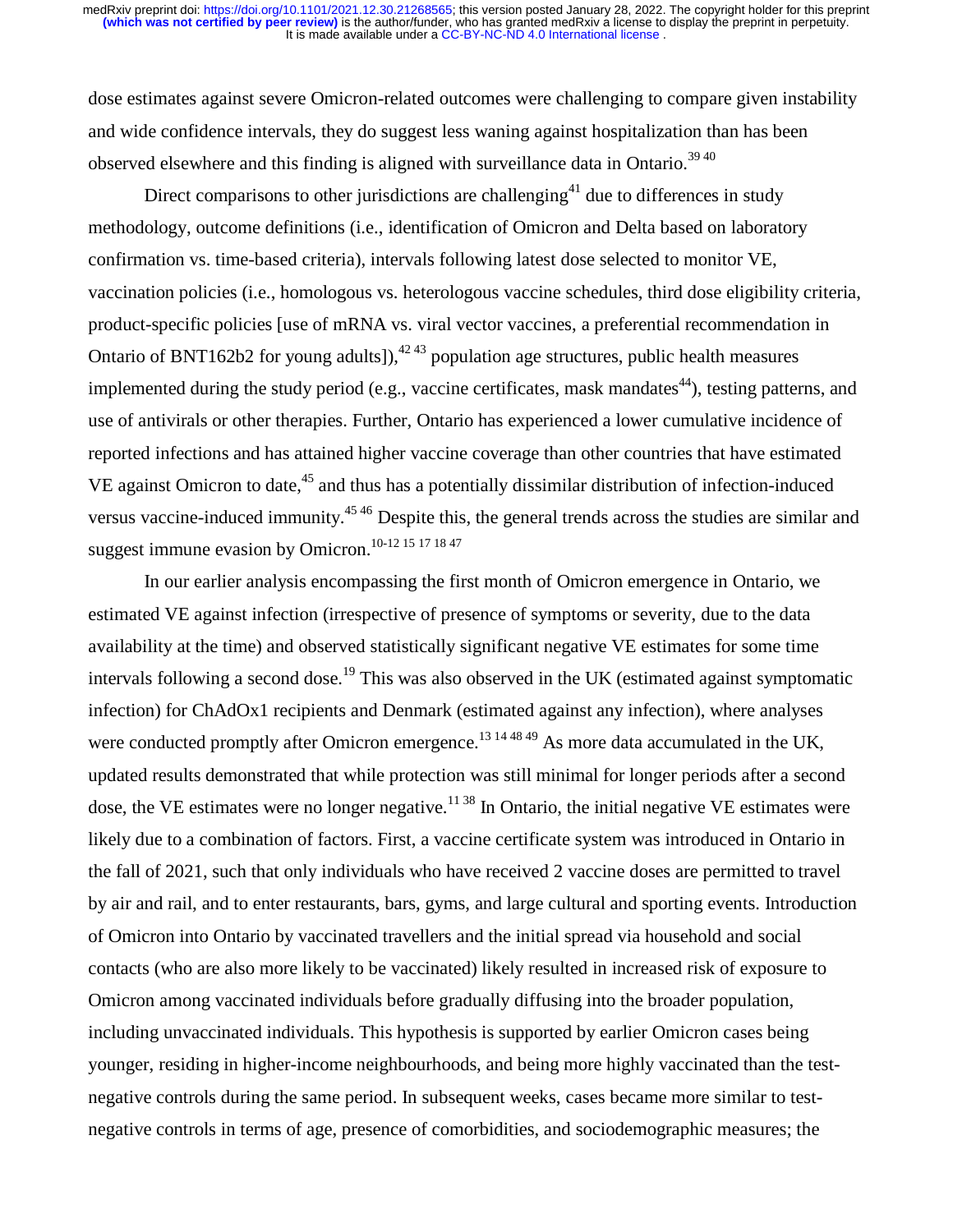proportion unvaccinated also increased over time among cases, eventually becoming higher than among test-negative controls. Second, use of infection rather than symptomatic infection as the outcome, as in the initial analysis,19 may also, introduce bias in VE estimates because indications for testing (e.g., contact with a case) may be differential by vaccination status. If asymptomatic vaccinated individuals are more likely to be tested (e.g., healthcare workers, individuals exposed to cases), vaccinated Omicron cases would be more likely to be identified compared to unvaccinated Omicron cases, leading to an underestimate of  $VE<sup>50</sup>$  Restricting the analysis to symptomatic individuals, as presented here, should mitigate this potential source of bias.

Our study has several limitations. First, we were unable to differentiate individuals who received a third dose as part of an extended primary series (i.e., severely or moderately immunocompromised individuals) as well as higher-risk individuals who were eligible for a third dose earlier (e.g., residents of retirement homes). As third dose eligibility only expanded to all adults in mid-December, a proportion of subjects in this study who had a third dose may reflect these highly vulnerable populations; thus, our 3-dose VE estimates may be lower than what would be expected for the general population. Third dose eligibility and timing of primary series completion may result in differing characteristics of individuals by interval since last dose. Second, not all specimens were screened for SGTF due to the rapid rise in case volumes and eligibility criteria for screening, and WGS results for cases identified during our study period may not have been available at the time of analysis due to processing delays. In a sensitivity analysis for severe outcomes we obtained a higher VE estimate when we classified all cases after a certain date as Omicron. However, this less specific outcome may over-estimate VE if there is differential misclassification of the variant based on vaccination status (i.e., if Delta continues to circulate at a higher level in unvaccinated individuals, this would over-estimate VE). Third, changes in testing patterns, including increased use of rapid antigen tests (which are not captured in our data) and decreased PCR testing availability, may have impacted our estimates, but the direction of any resulting bias is uncertain. However, if vaccinated individuals are more likely to be tested and therefore captured in our data than unvaccinated individuals, then VE will be underestimated.<sup>50</sup> Fourth, symptom information is not available for all laboratories submitting to Ontario's centralized system; as such, symptomatic individuals who were tested but without this information recorded would have been excluded in our study.<sup>23</sup> Fifth, despite ongoing high case counts, we were unable to extend our time period past the end of December due to restricted test eligibility and access, reduced SGTF screening and the likelihood of misclassification due to the potential rise of the BA.2 sub-lineage of Omicron, as noted elsewhere,<sup>38 51</sup> but so far has been minimal in Ontario. Sixth, we were unable to estimate VE in the extended period of time following a third dose. Last, there may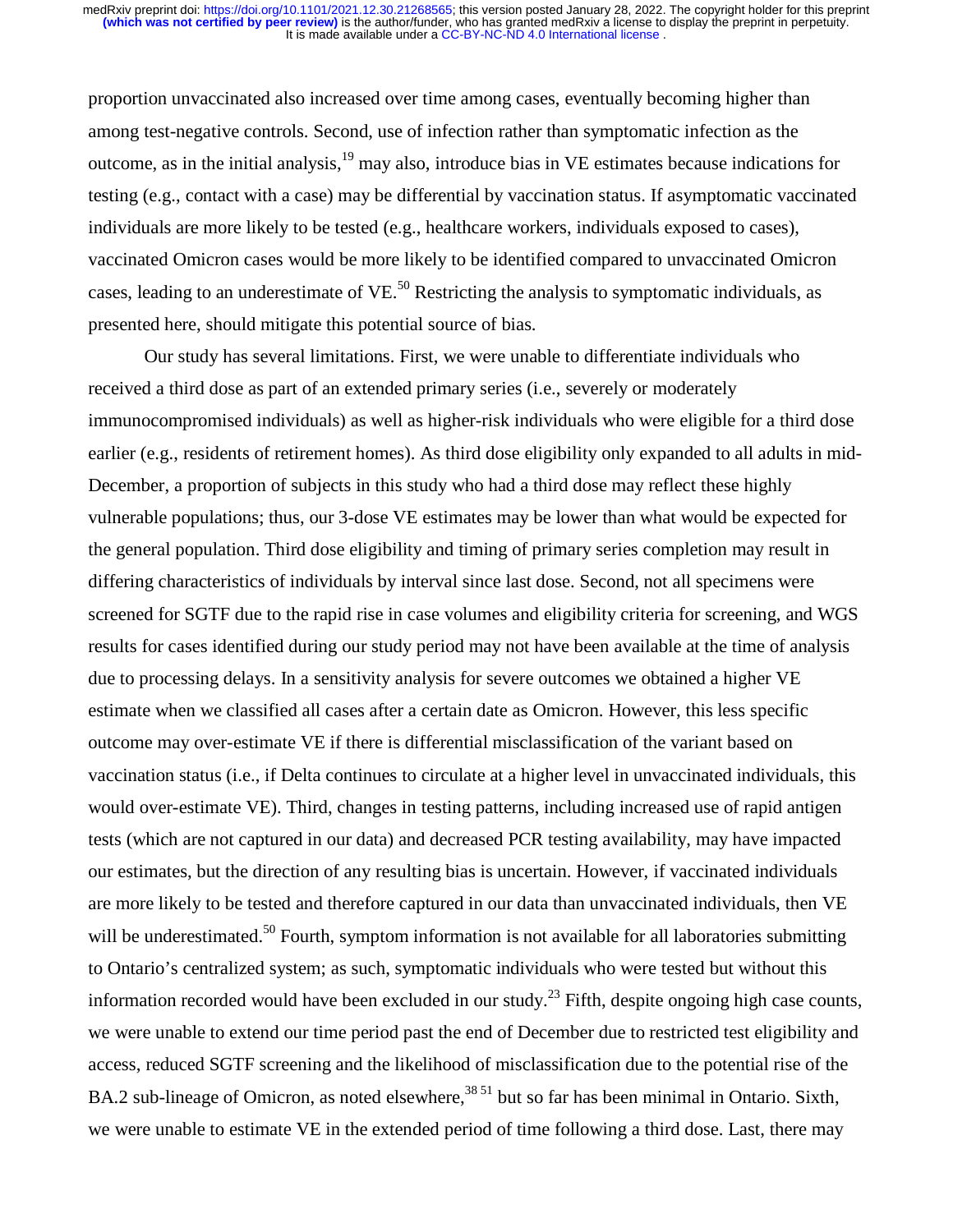be residual confounding that was not accounted for in our analysis. This includes an inability to control for previous undocumented infections, which may be differential by vaccination status, and confounding due to behavioural patterns.

Our results demonstrate the importance of third doses to bolster protection against both infections and severe outcomes due to Omicron, although the duration of this protection is uncertain. They also suggest the continued need for public health measures, such as masking, physical distancing, and ventilation, to prevent infection and transmission. Further, these findings have potentially important implications for proof of vaccination requirements, in that 3 doses are necessary to reduce transmission in high-risk settings although they do not confer as much protection as observed against Delta. Our work adds to a rapidly evolving body of evidence that suggests that vaccine-induced protection depends on a variety of factors such as type of vaccine received, recipient age, time since latest dose, and circulating variant.

#### **Conclusions**

Our results suggest that protection from 2 doses of COVID-19 vaccines against symptomatic Omicron infection declines with time since a second dose, with no protection beyond 180 days, and is substantially lower than against Delta infection; a third dose of mRNA vaccine affords moderate protection against symptomatic Omicron infection in the immediate term. In contrast, protection against Omicron-related severe disease appears to be high with 2 doses and is further increased and is similar to Delta with a third dose. Additional tools beyond the currently available vaccines, such as ongoing public health measures, antivirals or other therapies, and new formulations of COVID-19 vaccines, are likely needed to mitigate the impact of Omicron and potential future variants.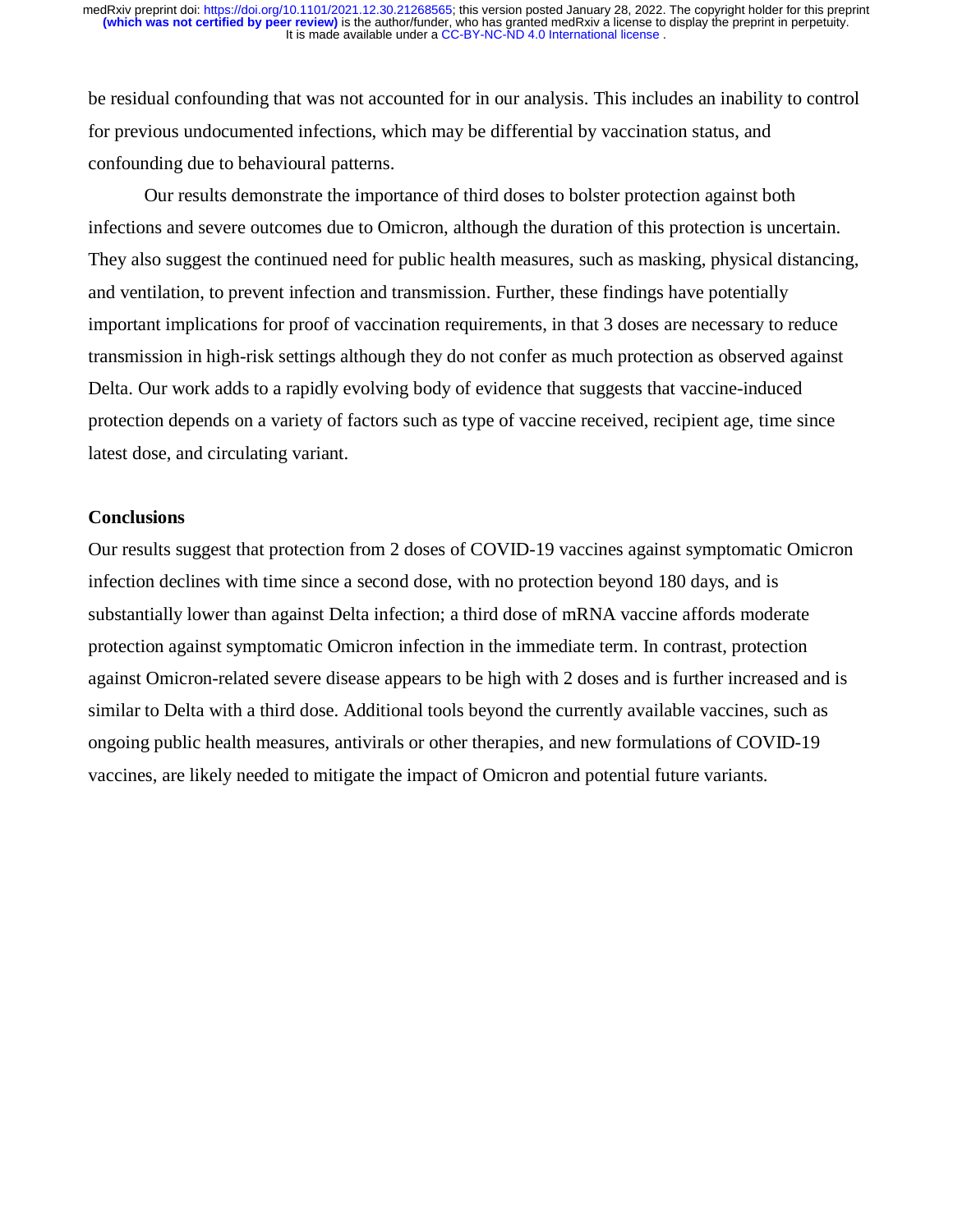## **Ethics approval**

ICES is a prescribed entity under Ontario's Personal Health Information Protection Act (PHIPA). Section 45 of PHIPA authorizes ICES to collect personal health information, without consent, for the purpose of analysis or compiling statistical information with respect to the management of, evaluation or monitoring of, the allocation of resources to or planning for all or part of the health system. Projects that use data collected by ICES under section 45 of PHIPA, and use no other data, are exempt from REB review. The use of the data in this project is authorized under section 45 and approved by ICES' Privacy and Legal Office.

## **Data availability**

The dataset from this study is held securely in coded form at ICES. While legal data sharing agreements between ICES and data providers (e.g., healthcare organizations and government) prohibit ICES from making the dataset publicly available, access may be granted to those who meet prespecified criteria for confidential access, available at www.ices.on.ca/DAS (email: das@ices.on.ca).

# **Code availability**

The full dataset creation plan and underlying analytic code are available from the authors upon request, understanding that the computer programs may rely upon coding templates or macros that are unique to ICES and are therefore either inaccessible or may require modification.

### **Acknowledgments**

We would like to acknowledge Public Health Ontario for access to vaccination data from COVaxON, case-level data from CCM and COVID-19 laboratory data, as well as assistance with data interpretation. We also thank the staff of Ontario's public health units who are responsible for COVID-19 case and contact management and data collection within CCM. We thank IQVIA Solutions Canada Inc. for use of their Drug Information Database. The authors are grateful to the Ontario residents without whom this research would be impossible.

## **Author contributions**

S.A.B, H.C., and J.C.K. designed the study. H.C. obtained the data and conducted all analyses (data set and variable creation and statistical modelling). S.A.B. and J.C.K. drafted the manuscript. All authors contributed to the analysis plan, interpreted the results, critically reviewed and edited the manuscript, approved the final version, and agreed to be accountable for all aspects of the work.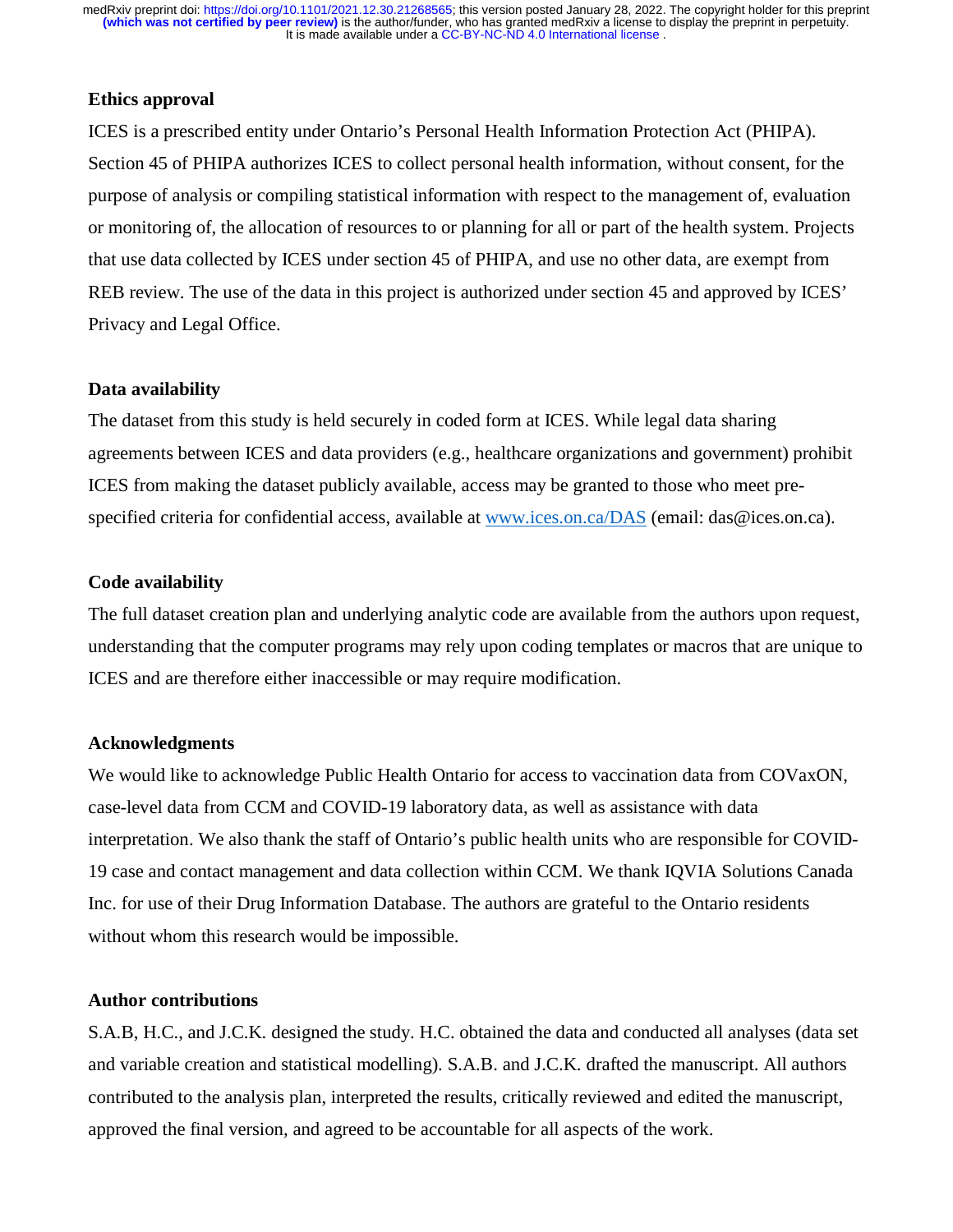### **Competing interests**

K.W. is CEO of CANImmunize and serves on the data safety board for the Medicago COVID-19 vaccine trial. The other authors declare no conflicts of interest.

### **Funding and disclaimers**

This work was supported by the Canadian Immunization Research Network (CIRN) through a grant from the Public Health Agency of Canada and the Canadian Institutes of Health Research (CNF 151944). This project was also supported by funding from the Public Health Agency of Canada, through the Vaccine Surveillance Reference Group and the COVID-19 Immunity Task Force. This study was also supported by ICES, which is funded by an annual grant from the Ontario Ministry of Health (MOH). J.C.K. is supported by Clinician-Scientist Award from the University of Toronto Department of Family and Community Medicine. P.C.A. is supported by a Mid-Career Investigator Award from the Heart and Stroke Foundation.

This work was supported by Public Health Ontario. This study was also supported by ICES, which is funded by an annual grant from the Ontario Ministry of Health (MOH) and the Ministry of Long-Term Care (MLTC). This study was supported by the Ontario Health Data Platform (OHDP), a Province of Ontario initiative to support Ontario's ongoing response to COVID-19 and its related impacts. The study sponsors did not participate in the design and conduct of the study; collection, management, analysis and interpretation of the data; preparation, review or approval of the manuscript; or the decision to submit the manuscript for publication. Parts of this material are based on data and/or information compiled and provided by the Canadian Institute for Health Information (CIHI) and by Cancer Care Ontario (CCO). However, the analyses, conclusions, opinions and statements expressed herein are solely those of the authors, and do not reflect those of the funding or data sources; no endorsement by ICES, MOH, MLTC, OHDP, its partners, the Province of Ontario, CIHI or CCO is intended or should be inferred.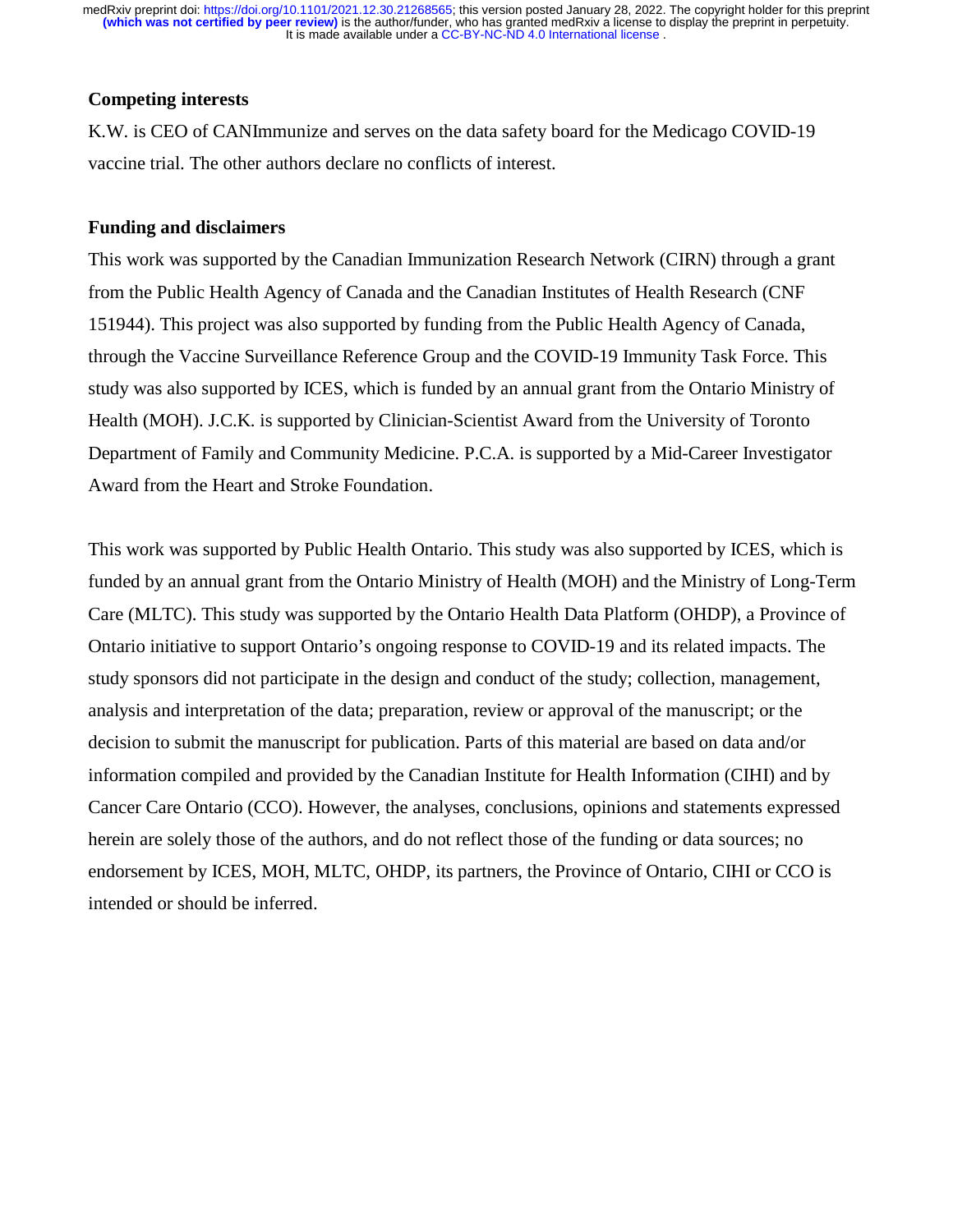# **References**

- 1. World Health Organization (WHO). Classification of Omicron (B.1.1.529): SARS-CoV-2 Variant of Concern [Internet] Geneva: WHO; 2021 [Available from: https://www.who.int/news/item/26- 11-2021-classification-of-omicron-(b.1.1.529)-sars-cov-2-variant-of-concern.
- 2. Ontario Agency for Health Protection and Promotion (Public Health Ontario). COVID-19 Vaccine Uptake and Program Impact in Ontario: December 14, 2020 to December 19, 2021 Toronto, ON: Queen's Printer for Ontario2021 [Available from: https://www.publichealthontario.ca/- /media/documents/ncov/epi/covid-19-vaccine-uptake-ontario-epi-summary.pdf?sc\_lang=en accessed 30 December 2021.
- 3. Government of Ontario. COVID-19 vaccinations data: Queen's Printer for Ontario; [Available from: https://covid-19.ontario.ca/data accessed December 25 2021.
- 4. Sheward DJ, Kim C, Pankow A, et al. Quantification of the neutralization resistance of the Omicron Variant of Concern. 2021. Available at:

https://drive.google.com/file/d/1CuxmNYj5cpIuxWXhjjVmuDqntxXwlfXQ/view

- 5. Nemet I, Kliker L, Lustig Y, et al. Third BNT162b2 Vaccination Neutralization of SARS-CoV-2 Omicron Infection. *N Engl J Med* 2021 doi: 10.1056/NEJMc2119358
- 6. Cele S, Jackson L, Khoury DS, et al. SARS-CoV-2 Omicron has extensive but incomplete escape of Pfizer BNT162b2 elicited neutralization and requires ACE2 for infection. *medRxiv* 2021:2021.12.08.21267417. doi: 10.1101/2021.12.08.21267417
- 7. Rössler A, Riepler L, Bante D, et al. SARS-CoV-2 B.1.1.529 variant (Omicron) evades neutralization by sera from vaccinated and convalescent individuals. *medRxiv* 2021:2021.12.08.21267491. doi: 10.1101/2021.12.08.21267491
- 8. Wilhelm A, Widera M, Grikscheit K, et al. Reduced Neutralization of SARS-CoV-2 Omicron Variant by Vaccine Sera and Monoclonal Antibodies. *medRxiv* 2021:2021.12.07.21267432. doi: 10.1101/2021.12.07.21267432
- 9. Dejnirattisai W, Shaw RH, Supasa P, et al. Reduced neutralisation of SARS-CoV-2 omicron B.1.1.529 variant by post-immunisation serum. *Lancet* 2021:DOI: https://doi.org/10.1016/S0140-6736(21)02844-0. doi: 10.1016/S0140-6736(21)02844-0
- 10. Ferguson N, Ghani A, Cori A, et al. Report 49: Growth, population distribution and immune escape of Omicron in England. *Imperial College London 2021 doi: https://doiorg/1025561/93038*
- 11. UK Health Security Agency. COVID-19 vaccine surveillance report week 3. 20 January 2022 [Available from: https://assets.publishing.service.gov.uk/government/uploads/system/uploads/attachment\_data/fil e/1049160/Vaccine-surveillance-report-week-3-2022.pdf accessed 21 January 2022.
- 12. Tartof SY, Slezak JM, Puzniak L, et al. BNT162b2 (Pfizer–Biontech) mRNA COVID-19 Vaccine Against Omicron-Related Hospital and Emergency Department Admission in a Large US Health System: A Test-Negative Design. Available at SSRN: https://ssrn.com/abstract=4011905 or http://dx.doi.org/10.2139/ssrn.4011905.
- 13. Andrews N, Stowe J, Kirsebom F, et al. Effectiveness of COVID-19 vaccines against the Omicron (B.1.1.529) variant of concern. *medRxiv* 2021:2021.12.14.21267615. doi: 10.1101/2021.12.14.21267615
- 14. Hansen CH, Schelde AB, Moustsen-Helm IR, et al. Vaccine effectiveness against SARS-CoV-2 infection with the Omicron or Delta variants following a two-dose or booster BNT162b2 or mRNA-1273 vaccination series: A Danish cohort study. *medRxiv* 2021:2021.12.20.21267966. doi: 10.1101/2021.12.20.21267966
- 15. Sheikh A, Kerr S, Woolhouse M, et al. Severity of Omicron variant of concern and vaccine effectiveness against symptomatic disease: national cohort with nested test negative design study in Scotland. Preprint 2021 [Available from: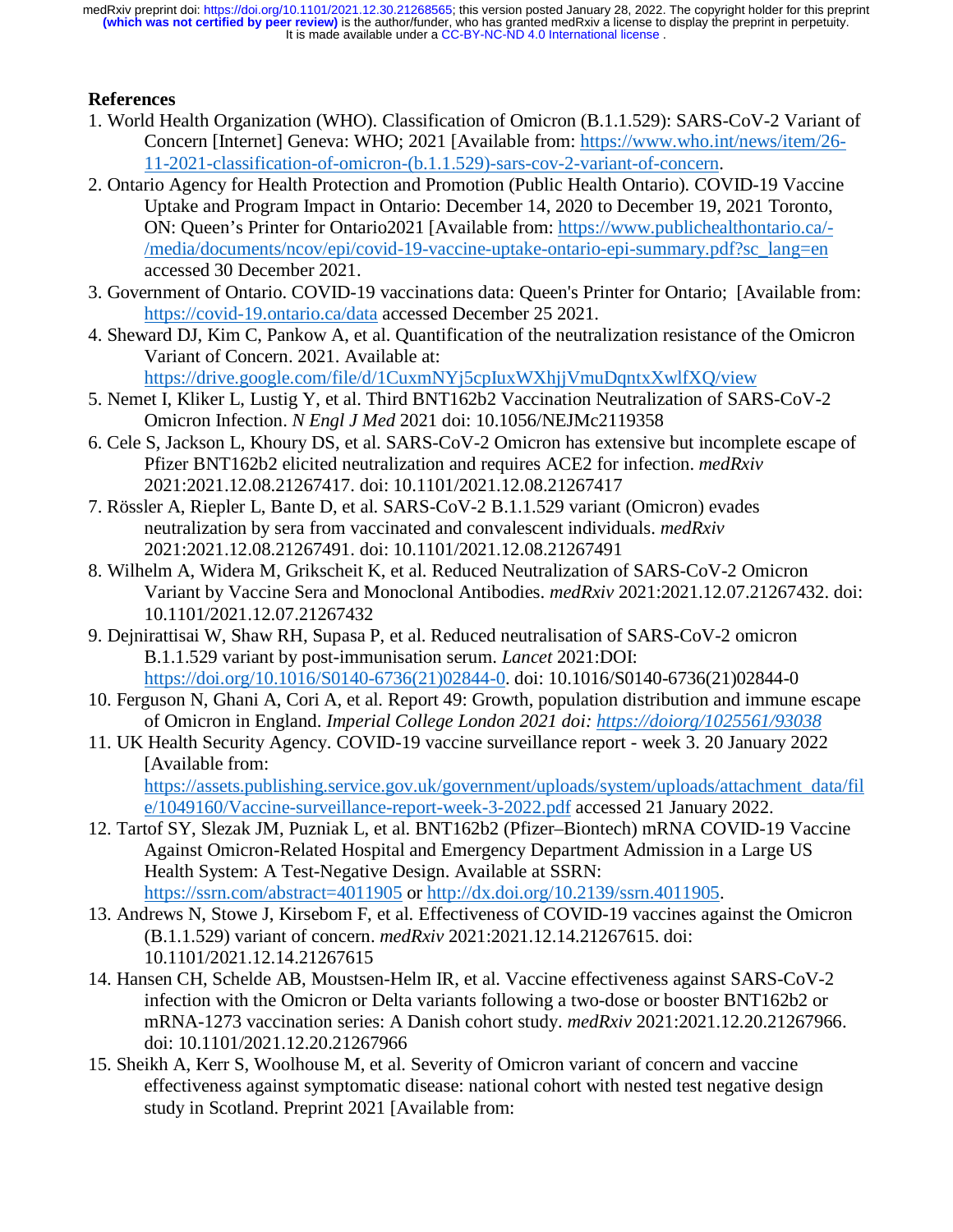https://www.pure.ed.ac.uk/ws/portalfiles/portal/245818096/Severity\_of\_Omicron\_variant\_of\_c oncern\_and\_vaccine\_effectiveness\_against\_symptomatic\_disease.pdf.

- 16. Collie S, Champion J, Moultrie H, et al. Effectiveness of BNT162b2 Vaccine against Omicron Variant in South Africa. *N Engl J Med* 2021 doi: 10.1056/NEJMc2119270
- 17. Thompson MG, Natarajan K, Irving SA, et al. Effectiveness of a Third Dose of mRNA Vaccines Against COVID-19–Associated Emergency Department and Urgent Care Encounters and Hospitalizations Among Adults During Periods of Delta and Omicron Variant Predominance — VISION Network, 10 States, August 2021–January 2022. *MMWR Morb Mortal Wkly Rep* 2022:ePub: 21 January 2022. DOI: http://dx.doi.org/10.15585/mmwr.mm7104e3external.
- 18. Tseng HF, Ackerson BK, Luo Y, et al. Effectiveness of mRNA-1273 against SARS-CoV-2 omicron and delta variants. *medRxiv* 2022:2022.01.07.22268919. doi: 10.1101/2022.01.07.22268919
- 19. Buchan SA, Chung H, Brown KA, et al. Effectiveness of COVID-19 vaccines against Omicron or Delta infection. *medRxiv* 2022:2021.12.30.21268565. doi: 10.1101/2021.12.30.21268565
- 20. Government of Ontario. Updated Eligibility for PCR Testing and Case and Contact Management Guidance in Ontario [Internet]: Queen's Printer for Ontario; 2021 [cited 2022 January 25]. Available from: https://news.ontario.ca/en/backgrounder/1001387/updated-eligibility-for-pcrtesting-and-case-and-contact-management-guidance-in-ontario.
- 21. Skowronski DM, Setayeshgar S, Febriani Y, et al. Two-dose SARS-CoV-2 vaccine effectiveness with mixed schedules and extended dosing intervals: test-negative design studies from British Columbia and Quebec, Canada. *medRxiv* 2021:2021.10.26.21265397. doi: 10.1101/2021.10.26.21265397
- 22. Public Health Agency of Canada. Canadian COVID-19 vaccination coverage report.Ottawa: Public Health Agency of Canada; January 21, 2022. https://health-infobase.canada.ca/covid-19/vaccination-coverage/.
- 23. Chung H, He S, Nasreen S, et al. Effectiveness of BNT162b2 and mRNA-1273 covid-19 vaccines against symptomatic SARS-CoV-2 infection and severe covid-19 outcomes in Ontario, Canada: test negative design study. *BMJ* 2021;374:n1943. doi: 10.1136/bmj.n1943
- 24. Ontario Agency for Health Protection and Promotion (Public Health Ontario). SARS-CoV-2 (COVID-19 Virus) Variant of Concern (VoC) Screening and Genomic Sequencing for Surveillance. SARS-COV-2 VoC S-Gene Deletion Screen by Real-Time PCR 2021 [Available from: https://www.publichealthontario.ca/en/laboratory-services/test-information-index/covid-19-voc accessed 28 December 2021.
- 25. Government of Ontario. Getting the COVID-19 vaccine: Queen's Printer for Ontario; [Available from: https://covid-19.ontario.ca/getting-covid-19-vaccine#which-vaccine-you-can-get accessed December 23 2021.
- 26. McGrath JM. Here's Ontario's booster-shot plan [internet]. Available at: https://www.tvo.org/article/heres-ontarios-booster-shot-plan [
- 27. Government of Ontario. Ontario's Updated COVID-19 Vaccination Eligibility [Internet]: Queen's Printer for Ontario; 2021 [Available from: https://news.ontario.ca/en/backgrounder/1000751/ontarios-updated-covid-19-vaccinationeligibility accessed January 25 2022.
- 28. Government of Ontario. Expanded Eligibility for Third Doses of the COVID-19 Vaccine [Internet]: Queen's Printer for Ontario; 2021 [cited 2022 January 25]. Available from: https://news.ontario.ca/en/backgrounder/1000805/expanded-eligibility-for-third-doses-of-thecovid-19-vaccine.
- 29. Government of Ontario. Ontario Expanding Booster Eligibility to More Ontarians [Internet]: Queen's Printer for Ontario; 2021 [cited 2022 January 25]. Available from: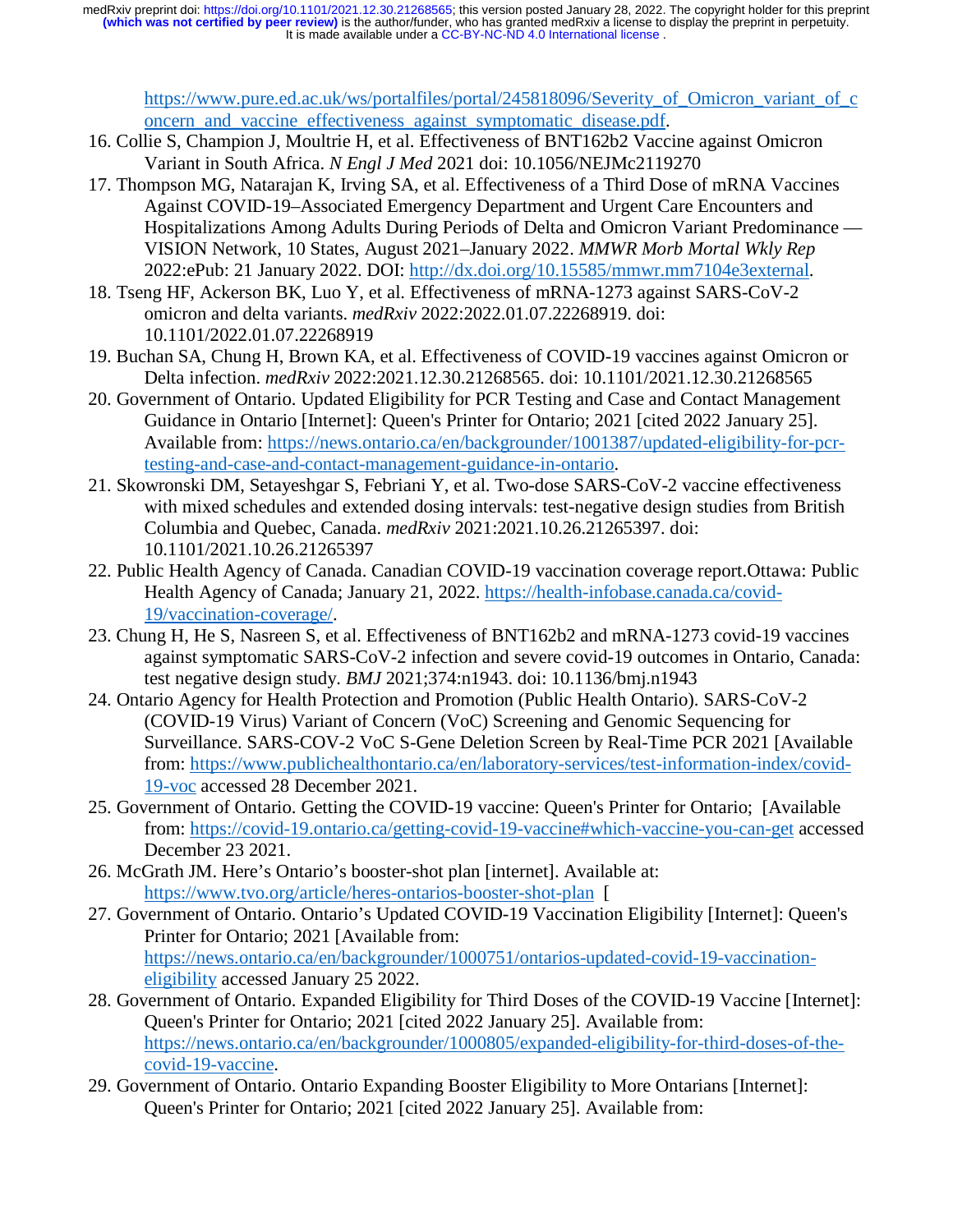https://news.ontario.ca/en/release/1001100/ontario-expanding-booster-eligibility-to-moreontarians.

- 30. Government of Ontario. Ontario Accelerating Booster Eligibility to Adults Aged 50+ [Internet]: Queen's Printer for Ontario; 2021 [cited 2022 January 25]. Available from: https://news.ontario.ca/en/release/1001269/ontario-accelerating-booster-eligibility-to-adultsaged-50.
- 31. Government of Ontario. All Ontarians 18+ Eligible for COVID-19 Booster Appointments at Three-Month Interval [Internet]: Queen's Printer for Ontario; 2021 [cited 2022 January 25]. Available from: https://news.ontario.ca/en/release/1001352/all-ontarians-18-eligible-for-covid-19-boosterappointments-at-three-month-interval.
- 32. Gao Y, Cai C, Grifoni A, et al. Ancestral SARS-CoV-2-specific T cells cross-recognize the Omicron variant. *Nat Med* 2022 doi: 10.1038/s41591-022-01700-x
- 33. Wu M, Wall EC, Carr EJ, et al. Three-dose vaccination elicits neutralising antibodies against omicron. *Lancet* 2022 doi: 10.1016/S0140-6736(22)00092-7
- 34. Garcia-Beltran WF, St. Denis KJ, Hoelzemer A, et al. mRNA-based COVID-19 vaccine boosters induce neutralizing immunity against SARS-CoV-2 Omicron variant. *medRxiv* 2021:2021.12.14.21267755. doi: 10.1101/2021.12.14.21267755
- 35. Pfizer Press Release. Pfizer and BioNTech Provide Update on Omicron Variant 2021 [cited 2021 22 December]. Available from: https://www.pfizer.com/news/press-release/press-releasedetail/pfizer-and-biontech-provide-update-omicron-variant.
- 36. Muik A, Lui BG, Wallisch AK, et al. Neutralization of SARS-CoV-2 Omicron by BNT162b2 mRNA vaccine-elicited human sera. *Science* 2022:eabn7591. doi: 10.1126/science.abn7591 [published Online First: 2022/01/19]
- 37. Redd AD, Nardin A, Kared H, et al. Minimal cross-over between mutations associated with Omicron variant of SARS-CoV-2 and CD8+ T cell epitopes identified in COVID-19 convalescent individuals. *bioRxiv* 2021:2021.12.06.471446. doi: 10.1101/2021.12.06.471446
- 38. UK Health Security Agency. SARS-CoV-2 variants of concern and variants under investigation in England. Technical briefing 34. 14 January 2022 [Available from: https://assets.publishing.service.gov.uk/government/uploads/system/uploads/attachment\_data/fil e/1048395/technical-briefing-34-14-january-2022.pdf accessed 15 January 2022.
- 39. Jüni P, da Costa BR, Maltsev A, et al. Ontario dashboard. Science Briefs of the Ontario COVID-19 Science Advisory Table. 2021. https://doi.org/10.47326/ocsat.dashboard.2021.1.0.
- 40. Ontario Agency for Health Protection and Promotion (Public Health Ontario). Confirmed cases of COVID19 following vaccination in Ontario: December 14, 2020 to January 3 2022: Toronto, ON: Queen's Printer for Ontario; 2022 [Available from: https://www.publichealthontario.ca/- /media/documents/ncov/epi/covid-19-epi-confirmed-cases-post-vaccination.pdf?sc\_lang=en.
- 41. Lipsitch M, Krammer F, Regev-Yochay G, et al. SARS-CoV-2 breakthrough infections in vaccinated individuals: measurement, causes and impact. *Nat Rev Immunol* 2022;22(1):57-65. doi: 10.1038/s41577-021-00662-4
- 42. Buchan SA, Seo CY, Johnson C, et al. Epidemiology of myocarditis and pericarditis following mRNA vaccines in Ontario, Canada: by vaccine product, schedule and interval. *medRxiv* 2021:2021.12.02.21267156. doi: 10.1101/2021.12.02.21267156
- 43. Ontario Ministry of Health. COVID-19 Vaccine Information Sheet (age 12+) 2021 [Available from:

https://www.health.gov.on.ca/en/pro/programs/publichealth/coronavirus/docs/vaccine/COVID-19\_vaccine\_info\_sheet.pdf accessed 22 December 2021.

44. Matytsin A. The Mask-Wearing Bias In The Estimates Of Vaccine Efficacy. *medRxiv* 2021:2021.10.19.21265093. doi: 10.1101/2021.10.19.21265093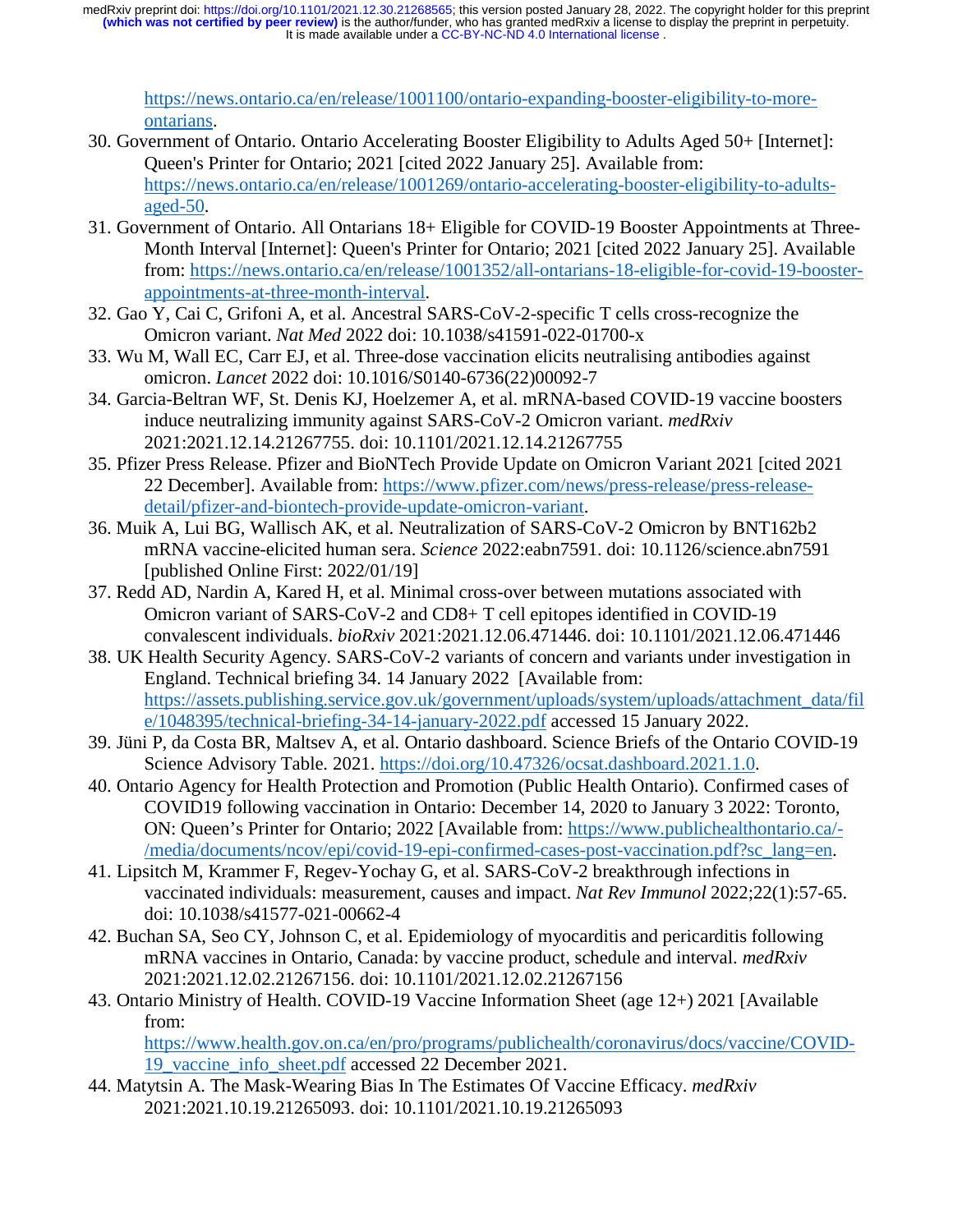It is made available under a [CC-BY-NC-ND 4.0 International license](http://creativecommons.org/licenses/by-nc-nd/4.0/) . **(which was not certified by peer review)** is the author/funder, who has granted medRxiv a license to display the preprint in perpetuity. medRxiv preprint doi: [https://doi.org/10.1101/2021.12.30.21268565;](https://doi.org/10.1101/2021.12.30.21268565) this version posted January 28, 2022. The copyright holder for this preprint

- 45. Our World in Data. Coronavirus (COVID-19) Cases [Available from: https://ourworldindata.org/covid-cases accessed 30 December 2021.
- 46. León TM, Dorabawila V, Nelson L, et al. COVID-19 Cases and Hospitalizations by COVID-19 Vaccination Status and Previous COVID-19 Diagnosis — California and New York, May– November 2021. *MMWR Morb Mortal Wkly Rep* 2022;71:ePub: 19 January 2022. DOI: http://dx.doi.org/10.15585/mmwr.mm7104e1. doi: http://dx.doi.org/10.15585/mmwr.mm7104e1
- 47. Accorsi EK, Britton A, Fleming-Dutra KE, et al. Association Between 3 Doses of mRNA COVID-19 Vaccine and Symptomatic Infection Caused by the SARS-CoV-2 Omicron and Delta Variants. *JAMA* 2022:doi:10.1001/jama.2022.0470. doi: 10.1001/jama.2022.0470
- 48. UK Health Security Agency. COVID-19 vaccine surveillance report week 50 2022 [Available from:

https://assets.publishing.service.gov.uk/government/uploads/system/uploads/attachment\_data/fil e/1041593/Vaccine-surveillance-report-week-50.pdf accessed 24 December 2021.

49. UK Health Security Agency. COVID-19 vaccine surveillance report - week 51 2022 [Available from:

https://assets.publishing.service.gov.uk/government/uploads/system/uploads/attachment\_data/fil e/1043608/Vaccine\_surveillance\_report\_-\_week\_51.pdf accessed 24 December 2021.

- 50. Glasziou P, McCaffery KJ, Cvejic E, et al. Testing behaviour may bias observational studies of vaccine effectiveness. *medRxiv* 2022:2022.01.17.22269450. doi: 10.1101/2022.01.17.22269450
- 51. Statens Serum Institut. Now, an Omicron variant, BA.2, accounts for almost half of all Danish Omicron-cases [Internet]. Denmark; 2022 Jan 20 [cited 2022 Jan 25]. Available from: https://en.ssi.dk/news/news/2022/omicron-variant-ba2-accounts-for-almost-half-of-all-danishomicron-cases.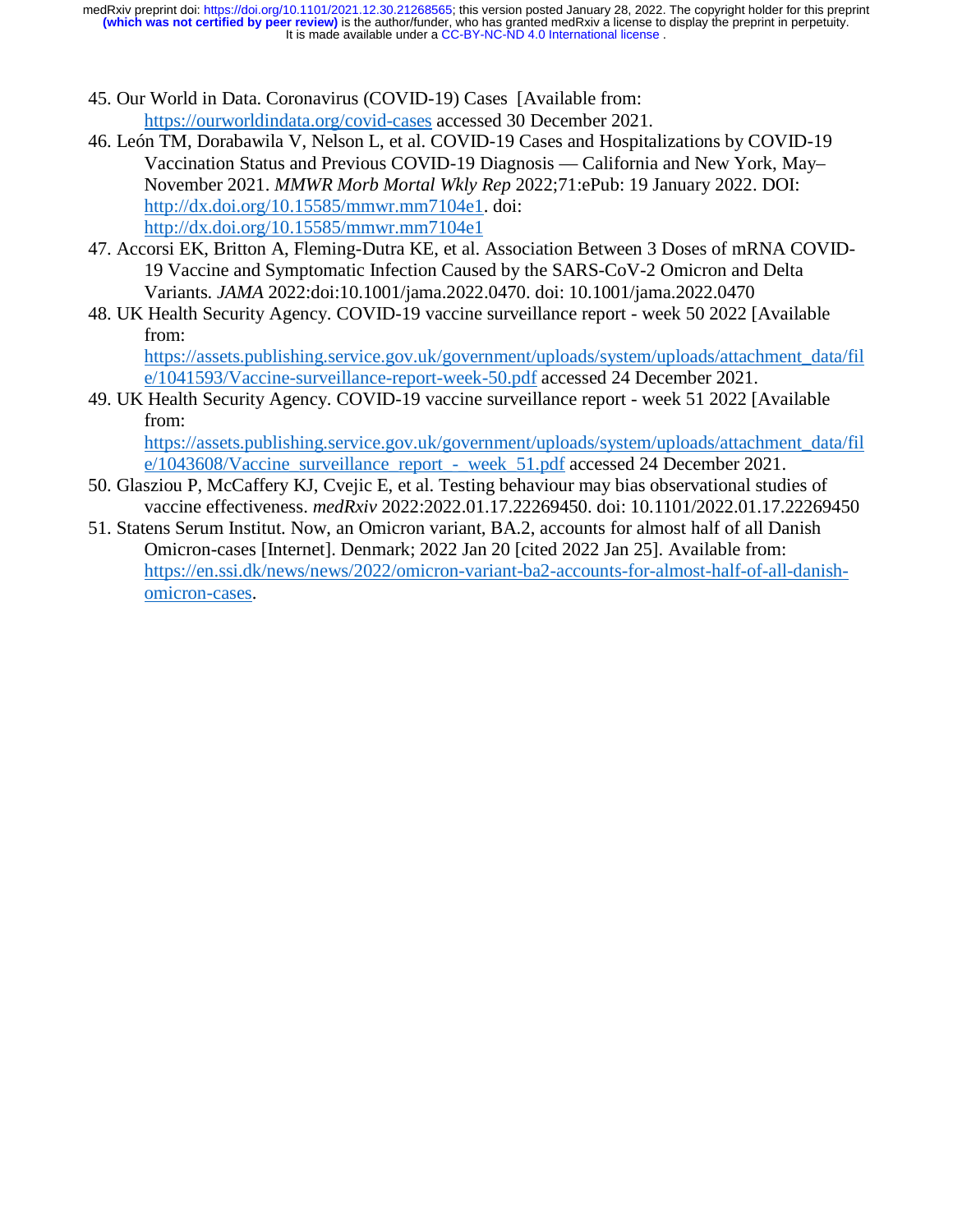Table 1. Descriptive characteristics of subjects tested for SARS-CoV-2 with COVID-19-relevant symptoms during the period December 6 to 26, 2021, comparing Omicron cases and Delta cases with SARS-CoV-2 negative controls

|                                                                           | SARS-CoV-2<br>negative, n $(\%)^a$ | Omicron,<br>$n\left(\frac{0}{0}\right)^a$ | SD <sup>b</sup> | Delta,<br>$n\left(\frac{9}{6}\right)^a$ | SD <sup>b</sup>  |
|---------------------------------------------------------------------------|------------------------------------|-------------------------------------------|-----------------|-----------------------------------------|------------------|
| <b>Total</b>                                                              | $N=114,087$                        | $N=16,087$                                |                 | $N=4,261$                               |                  |
| Subject characteristics                                                   |                                    |                                           |                 |                                         |                  |
| Age (years), mean (standard deviation)                                    | $42.0 \pm 16.5$                    | $36.0 \pm 14.1$                           | 0.39            | $44.2 \pm 16.8$                         | 0.13             |
| Age group (years)                                                         |                                    |                                           |                 |                                         |                  |
| $18 - 29$                                                                 | 30,947 (27.1%)                     | 6,813 (42.4%)                             | 0.32            | 960 (22.5%)                             | 0.11             |
| $30 - 39$                                                                 | 28,387 (24.9%)                     | 3,467 (21.6%)                             | 0.08            | 941 (22.1%)                             | 0.07             |
| $40 - 49$                                                                 | 19,007 (16.7%)                     | 2,821 (17.5%)                             | 0.02            | 851 (20.0%)                             | 0.09             |
| $50 - 59$                                                                 | 16,695 (14.6%)                     | 1,922 (11.9%)                             | 0.08            | 679 (15.9%)                             | 0.04             |
| $60 - 69$                                                                 | 11,109 (9.7%)                      | 723 (4.5%)                                | 0.21            | 450 (10.6%)                             | 0.03             |
| $70 - 79$                                                                 | 5,386 (4.7%)                       | 233 (1.4%)                                | 0.19            | 269 (6.3%)                              | 0.07             |
| $\geq 80$                                                                 | $2,556(2.2\%)$                     | $108(0.7\%)$                              | 0.13            | $111(2.6\%)$                            | 0.02             |
| Male sex                                                                  | 46,203 (40.5%)                     | 7,838 (48.7%)                             | 0.17            | 2,062 (48.4%)                           | 0.16             |
| Any comorbidity <sup>c</sup>                                              | 49,201 (43.1%)                     | 5,844 (36.3%)                             | 0.14            | 1,898 (44.5%)                           | 0.03             |
| Number of SARS-CoV-2 tests within 3                                       |                                    |                                           |                 |                                         |                  |
| months prior to 14 Dec 2020                                               |                                    |                                           |                 |                                         |                  |
| $\boldsymbol{0}$                                                          | 83,457 (73.2%)                     | 12,448 (77.4%)                            | 0.10            | 3,473 (81.5%)                           | 0.20             |
| $\mathbf{1}$                                                              | 21,860 (19.2%)                     | 2,782 (17.3%)                             | 0.05            | 615 (14.4%)                             | 0.13             |
| $\geq$ 2                                                                  | 8,770 (7.7%)                       | 857 (5.3%)                                | 0.10            | $173(4.1\%)$                            | 0.15             |
| Receipt of 2019-2020 and/or 2020-2021                                     |                                    |                                           |                 |                                         |                  |
| influenza vaccination                                                     | 40,597 (35.6%)                     | 4,012 (24.9%)                             | 0.23            | 1,053(24.7%)                            | 0.24             |
| Public health unit region <sup>d</sup>                                    |                                    |                                           |                 |                                         |                  |
| <b>Central East</b>                                                       | 9,139 (8.0%)                       |                                           | 0.11            |                                         | 0.03             |
|                                                                           |                                    | 831 (5.2%)                                |                 | 373 (8.8%)                              |                  |
| Central West                                                              | 21,191 (18.6%)                     | 3,899 (24.2%)                             | 0.14            | 864 (20.3%)                             | 0.04             |
| Durham                                                                    | 7,690 (6.7%)                       | $1,050(6.5\%)$                            | 0.01            | 191 (4.5%)                              | 0.10             |
| Eastern                                                                   | $7,010(6.1\%)$                     | 865 (5.4%)                                | 0.03            | 256 (6.0%)                              | 0.01             |
| North                                                                     | $7,518(6.6\%)$                     | $265(1.6\%)$                              | 0.25            | 313 (7.3%)                              | 0.03             |
| Ottawa                                                                    | 5,716 (5.0%)                       | 979 (6.1%)                                | 0.05            | 99 (2.3%)                               | 0.14             |
| Peel                                                                      | 12,592 (11.0%)                     | 2,547 (15.8%)                             | 0.14            | 526 (12.3%)                             | 0.04             |
| South West                                                                | 12,888 (11.3%)                     | 998 (6.2%)                                | 0.18            | 814 (19.1%)                             | 0.22             |
| Toronto                                                                   | 21,732 (19.0%)                     | 3,102 (19.3%)                             | 0.01            | 542 (12.7%)                             | 0.17             |
| York                                                                      | 8,148 (7.1%)                       | $1,476(9.2\%)$                            | 0.07            | 266 (6.2%)                              | 0.04             |
| Household income quintile <sup>d, e</sup>                                 |                                    |                                           |                 |                                         |                  |
| 1 (lowest)                                                                | 17,605 (15.4%)                     | 1,908 (11.9%)                             | 0.10            | 786 (18.4%)                             | 0.08             |
| $\boldsymbol{2}$                                                          | 20,783 (18.2%)                     | 2,532 (15.7%)                             | 0.07            | 784 (18.4%)                             | $\boldsymbol{0}$ |
| 3                                                                         | 22,516 (19.7%)                     | 3,085 (19.2%)                             | 0.01            | 840 (19.7%)                             | $\boldsymbol{0}$ |
| $\overline{\mathbf{4}}$                                                   | 24,861 (21.8%)                     | 3,773 (23.5%)                             | 0.04            | 906 (21.3%)                             | 0.01             |
| 5 (highest)                                                               | 27,795 (24.4%)                     | 4,707 (29.3%)                             | 0.11            | 925 (21.7%)                             | 0.06             |
| Essential workers quintiled, f                                            |                                    |                                           |                 |                                         |                  |
| $1(0\% - 32.5\%)$                                                         | 26,896 (23.6%)                     | 4,539 (28.2%)                             | 0.11            | 648 (15.2%)                             | 0.21             |
| $2(32.5\% - 42.3\%)$                                                      | 28,043 (24.6%)                     | 4,487 (27.9%)                             | 0.08            | 973 (22.8%)                             | 0.04             |
| $3(42.3\% - 49.8\%)$                                                      | 22,737 (19.9%)                     | 3,057 (19.0%)                             | 0.02            | 903 (21.2%)                             | 0.03             |
| $4(50.0\% - 57.5\%)$                                                      | 19,614 (17.2%)                     | 2,272 (14.1%)                             | 0.08            | 834 (19.6%)                             | 0.06             |
| $5(57.5\% - 100\%)$                                                       | 16,034 (14.1%)                     | $1,621(10.1\%)$                           | 0.12            | 866 (20.3%)                             | 0.17             |
| Persons per dwelling quintile <sup>d, g</sup>                             |                                    |                                           |                 |                                         |                  |
| $1(0-2.1)$                                                                | 21,183 (18.6%)                     | 2,523 (15.7%)                             | 0.08            | 711 (16.7%)                             | 0.05             |
| $2(2.2-2.4)$                                                              | 19,168 (16.8%)                     | 1,934 (12.0%)                             | 0.14            | 738 (17.3%)                             | 0.01             |
| $3(2.5-2.6)$                                                              | 15,197 (13.3%)                     | 1,919 (11.9%)                             | 0.04            | 577 (13.5%)                             | 0.01             |
| $4(2.7-3.0)$                                                              | 27,853 (24.4%)                     | 4,143 (25.8%)                             | 0.03            | $1,026(24.1\%)$                         | 0.01             |
|                                                                           |                                    |                                           |                 |                                         |                  |
| $5(3.1-5.7)$<br>Self-identified visible minority quintile <sup>d, h</sup> | 29,879 (26.2%)                     | 5,443 (33.8%)                             | 0.17            | 1,169(27.4%)                            | 0.03             |
|                                                                           |                                    |                                           |                 |                                         |                  |
| $1(0.0\% - 2.2\%)$                                                        | 16,930 (14.8%)                     | 1,439 (8.9%)                              | 0.18            | 779 (18.3%)                             | 0.09             |
| $2(2.2\% - 7.5\%)$                                                        | 20,294 (17.8%)                     | 2,235 (13.9%)                             | 0.11            | 882 (20.7%)                             | 0.07             |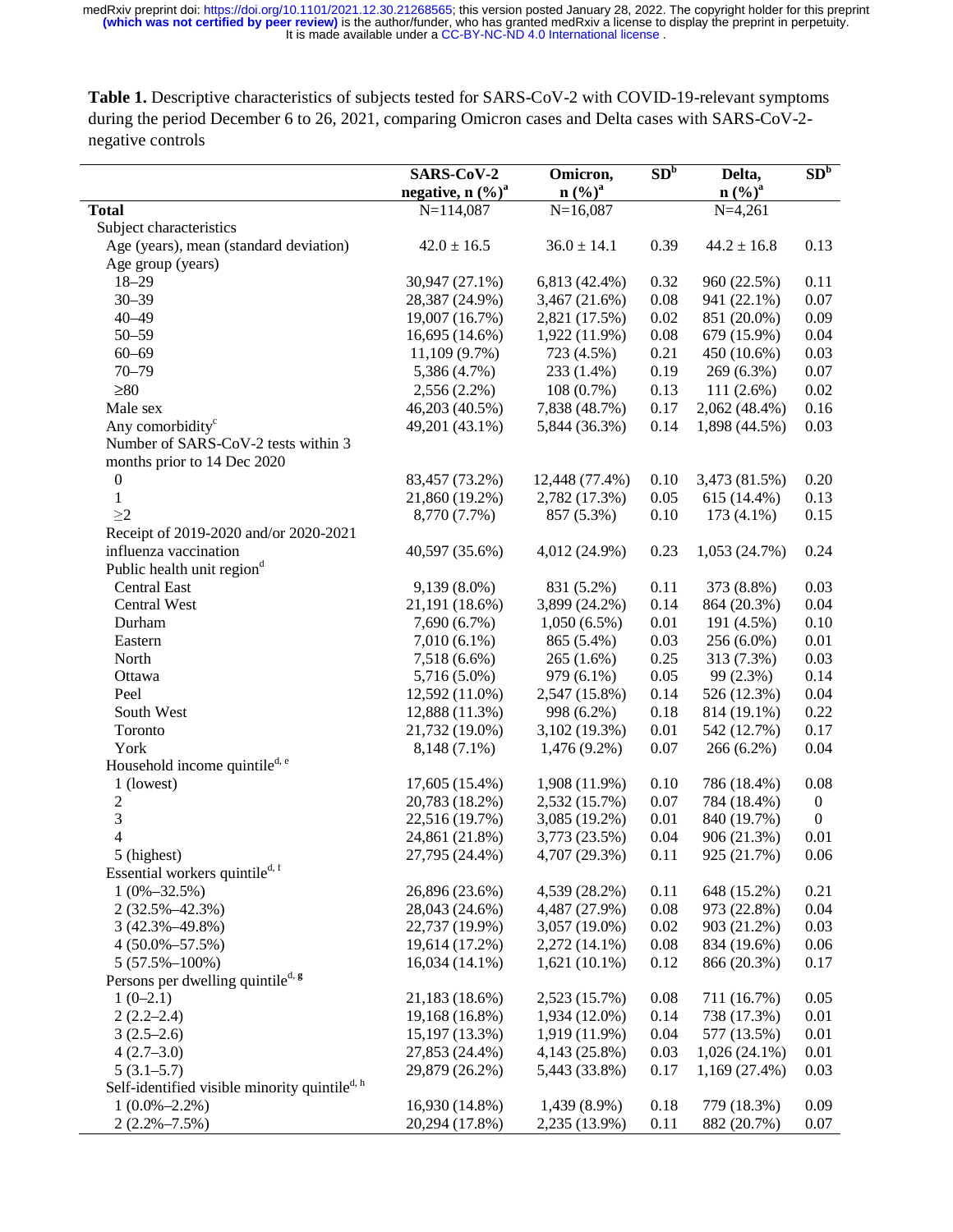|                                                            | SARS-CoV-2           | Omicron,           | SD <sup>b</sup>  | Delta,                        | SD <sup>b</sup>  |
|------------------------------------------------------------|----------------------|--------------------|------------------|-------------------------------|------------------|
|                                                            | negative, n $(\%)^a$ | n (%) <sup>a</sup> |                  | $n\left(\frac{0}{0}\right)^a$ |                  |
| $\overline{3(7.5\% - 18.7\%)}$                             | 22,577 (19.8%)       | 3,408 (21.2%)      | 0.03             | 841 (19.7%)                   | $\boldsymbol{0}$ |
| $4(18.7\% - 43.5\%)$                                       | 26,063 (22.8%)       | 4,250 (26.4%)      | 0.08             | 795 (18.7%)                   | 0.10             |
| $5(43.5\% - 100\%)$                                        | 27,463 (24.1%)       | 4,644 (28.9%)      | 0.11             | 928 (21.8%)                   | 0.05             |
| Week of test                                               |                      |                    |                  |                               |                  |
| 6 Dec 2021 to 12 Dec 2021                                  | 31,103 (27.3%)       | 729 (4.5%)         | 0.65             | 1,444 (33.9%)                 | 0.14             |
| 13 Dec 2021 to 19 Dec 2021                                 | 41,090 (36.0%)       | 5,049 (31.4%)      | 0.10             | 1,830 (42.9%)                 | 0.14             |
| 20 Dec 2021 to 26 Dec 2021                                 | 41,894 (36.7%)       | 10,309 (64.1%)     | 0.57             | 987 (23.2%)                   | 0.30             |
| Prior positive SARS-CoV-2 test                             | 4,257 (3.7%)         | $117(0.7\%)$       | 0.20             | $10(0.2\%)$                   | 0.25             |
| COVID-19 vaccine characteristics                           |                      |                    |                  |                               |                  |
| Unvaccinated                                               | $4,681(4.1\%)$       | 790 (4.9%)         | 0.04             | $1,251(29.4\%)$               | 0.72             |
| Received 2-dose primary series only (with                  |                      |                    |                  |                               |                  |
| at least 1 mRNA vaccine)                                   | 91,305 (80.0%)       | 13,813 (85.9%)     | 0.16             | 2,845 (66.8%)                 | 0.30             |
| Received BNT162b2 for third dose                           | 14,782 (13.0%)       | $1,225(7.6\%)$     | 0.18             | $134(3.1\%)$                  | 0.37             |
| Received mRNA-1273 for third dose                          | 3,319 (2.9%)         | 259 (1.6%)         | 0.09             | 31 (0.7%)                     | 0.16             |
| Time since second dose                                     |                      |                    |                  |                               |                  |
| 7-59 days                                                  | $2,254(2.0\%)$       | 231 (1.4%)         | 0.04             | 61 $(1.4\%)$                  | 0.04             |
| 60-119 days                                                | $6,769(5.9\%)$       | $1,003(6.2\%)$     | 0.01             | 185 (4.3%)                    | 0.07             |
| 120-179 days                                               | 60,722 (53.2%)       | 8,543 (53.1%)      | $\boldsymbol{0}$ | 1,855 (43.5%)                 | 0.19             |
| 180-239 days                                               | 19,841 (17.4%)       | 3,817 (23.7%)      | 0.16             | 668 (15.7%)                   | 0.05             |
| $\geq$ 240 days                                            | $1,719(1.5\%)$       | 219 (1.4%)         | 0.01             | 76 (1.8%)                     | 0.02             |
| Time since third dose                                      |                      |                    |                  |                               |                  |
| No third dose (i.e., only 2 doses)                         | 91,305 (80.0%)       | 13,813 (85.9%)     | 0.16             | 2,845 (66.8%)                 | 0.30             |
| $0-6$ days                                                 | 5,963 (5.2%)         | 804 (5.0%)         | 0.01             | 74 (1.7%)                     | 0.19             |
| $7-59$ days                                                | 11,283 (9.9%)        | 638 (4.0%)         | 0.23             | 74 (1.7%)                     | 0.35             |
| $\geq$ 60 days                                             | 855 (0.7%)           | $42(0.3\%)$        | 0.07             | $17(0.4\%)$                   | 0.05             |
| Interval between first and second doses                    |                      |                    |                  |                               |                  |
| 15-34 days                                                 | 15,474 (13.6%)       | 2,273 (14.1%)      | 0.02             | 425 (10.0%)                   | 0.11             |
| 35-55 days                                                 | 37,972 (33.3%)       | 6,154(38.3%)       | 0.10             | 988 (23.2%)                   | 0.23             |
| $\geq$ 56 days                                             | 55,960 (49.1%)       | 6,870 (42.7%)      | 0.13             | 1,597 (37.5%)                 | 0.24             |
| Interval between second and third doses                    |                      |                    |                  |                               |                  |
| No third dose (i.e., only 2 doses)                         | 91,305 (80.0%)       | 13,813 (85.9%)     | 0.16             | 2,845 (66.8%)                 | 0.30             |
| $\leq$ 111 days                                            | 232 (0.2%)           | $18(0.1\%)$        | 0.02             | $8(0.2\%)$                    | $\boldsymbol{0}$ |
| 112-167 days                                               | $1,617(1.4\%)$       | $122(0.8\%)$       | 0.06             | $26(0.6\%)$                   | 0.08             |
| $\geq$ 168 days                                            | 16,252 (14.2%)       | 1,344 (8.4%)       | 0.19             | 131 (3.1%)                    | 0.41             |
| <sup>a</sup> Proportion reported, unless stated otherwise. |                      |                    |                  |                               |                  |

**b** SD=standardized difference. Standardized differences of >0.10 are considered clinically relevant. Comparison of Omicron-positive cases with SARS-CoV-2-negative controls, and Delta-positive cases with SARS-CoV-2-negative controls.

c Comorbidities include chronic respiratory diseases, chronic heart diseases, hypertension, diabetes, immunocompromising conditions due to underlying diseases or therapy, autoimmune diseases, chronic kidney disease, advanced liver disease, dementia/frailty and history of stroke or transient ischemic attack.

The sum of counts does not equal the column total because of individuals with missing information  $\langle 1.0\% \rangle$  for this characteristic.

<sup>e</sup>Household income quintile has variable cut-off values in each city/Census area to account for cost of living. A dissemination area (DA) being in quintile 1 means it is among the lowest 20% of DAs in its city by income.

f Percentage of people in the area working in the following occupations: sales and service occupations; trades, transport and equipment operators and related occupations; natural resources, agriculture, and related production occupations; and occupations in manufacturing and utilities. Census counts for people are randomly rounded up or down to the nearest number divisible by 5, which causes some minor imprecision.

**g** Range of persons per dwelling.

<sup>h</sup>Percentage of people in the area who self-identified as a visible minority. Census counts for people are randomly rounded up or down to the nearest number divisible by 5, which causes some minor imprecision.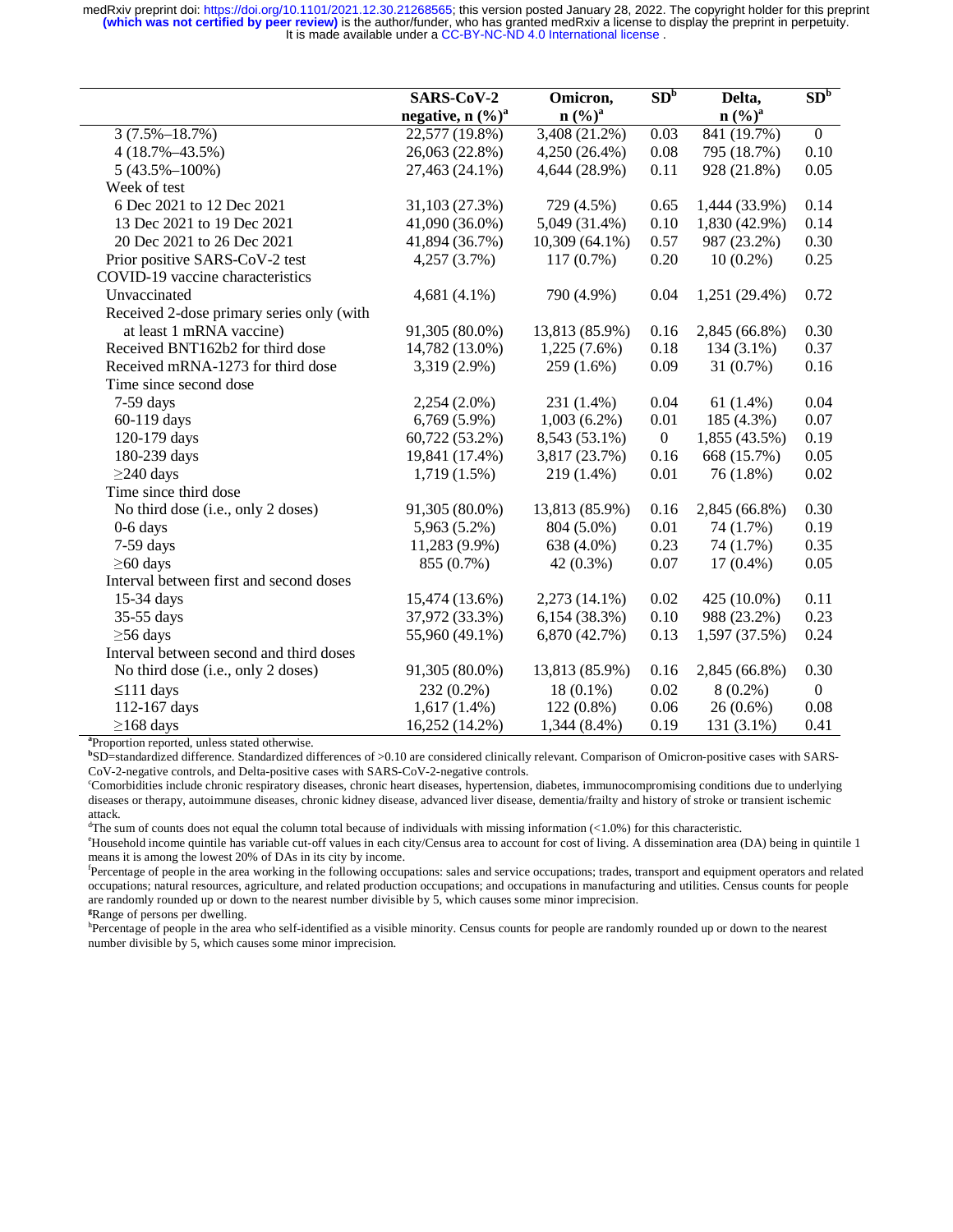**Table 2.** Descriptive characteristics of subjects tested for SARS-CoV-2 with COVID-19-relevant symptoms during the period December 6 to 26, 2021, comparing vaccinated and unvaccinated subjects, Omicron cases and SARS-CoV-2-negative controls only

|                                                           | Unvaccinated,<br>$n\left(\frac{9}{6}\right)^a$ | 2 doses,<br>n (%) <sup>a</sup> | SD <sup>b</sup>  | 3 doses,<br>$n (%)^a$ | SD <sub>p</sub> |
|-----------------------------------------------------------|------------------------------------------------|--------------------------------|------------------|-----------------------|-----------------|
| <b>Total</b>                                              | $N = 5,471$                                    | $N=105,118$                    |                  | $N=19,585$            |                 |
| Subject characteristics                                   |                                                |                                |                  |                       |                 |
| Age (years), mean (standard deviation)                    | $37.1 \pm 15.1$                                | $39.5 \pm 15.1$                | 0.16             | $52.1 \pm 18.8$       | 0.88            |
| Age group (years)                                         |                                                |                                |                  |                       |                 |
| $18 - 29$                                                 | 2,085 (38.1%)                                  | 32,809 (31.2%)                 | 0.15             | 2,866 (14.6%)         | 0.55            |
| $30 - 39$                                                 | 1,545 (28.2%)                                  | 27,034 (25.7%)                 | 0.06             | 3,275 (16.7%)         | 0.28            |
| $40 - 49$                                                 | 796 (14.5%)                                    | 18,474 (17.6%)                 | 0.08             | 2,558 (13.1%)         | 0.04            |
| $50 - 59$                                                 | 519 (9.5%)                                     | 14,515 (13.8%)                 | 0.14             | 3,583 (18.3%)         | 0.26            |
| $60 - 69$                                                 | 298 (5.4%)                                     | 8,437 (8.0%)                   | 0.10             | 3,097 (15.8%)         | 0.34            |
| $70 - 79$                                                 | 137 (2.5%)                                     | 2,698 (2.6%)                   | $\boldsymbol{0}$ | 2,784 (14.2%)         | 0.43            |
| $\geq 80$                                                 | 91 (1.7%)                                      | $1,151(1.1\%)$                 | 0.05             | $1,422(7.3\%)$        | 0.27            |
| Male sex                                                  | 2,591 (47.4%)                                  | 44,452 (42.3%)                 | 0.10             | 6,998 (35.7%)         | 0.24            |
| Any comorbidity <sup>c</sup>                              | 2,088 (38.2%)                                  | 41,929 (39.9%)                 | 0.04             | 11,028 (56.3%)        | 0.37            |
| Number of SARS-CoV-2 tests within 3 months                |                                                |                                |                  |                       |                 |
| prior to 14 Dec 2020                                      |                                                |                                |                  |                       |                 |
| $\boldsymbol{0}$                                          | 4,435 (81.1%)                                  | 78,274 (74.5%)                 | 0.16             | 13,196 (67.4%)        | 0.32            |
| 1                                                         | 780 (14.3%)                                    | 19,987 (19.0%)                 | 0.13             | 3,875 (19.8%)         | 0.15            |
| $\geq$ 2                                                  | 256 (4.7%)                                     | $6,857(6.5\%)$                 | 0.08             | 2,514 (12.8%)         | 0.29            |
| Receipt of 2019-2020 and/or 2020-2021                     |                                                |                                |                  |                       |                 |
| influenza vaccination                                     | 409 (7.5%)                                     | 33,148 (31.5%)                 | 0.64             | 11,052 (56.4%)        | 1.23            |
| Public health unit region <sup>d</sup>                    |                                                |                                |                  |                       |                 |
| <b>Central East</b>                                       | 531 (9.7%)                                     | 7,971 (7.6%)                   | 0.08             | 1,468(7.5%)           | 0.08            |
| Central West                                              | $1,032(18.9\%)$                                | 20,604 (19.6%)                 | 0.02             | 3,454 (17.6%)         | 0.03            |
| Durham                                                    | 309 (5.6%)                                     | 7,351 (7.0%)                   | 0.06             | $1,080(5.5\%)$        | 0.01            |
| Eastern                                                   | 293 (5.4%)                                     | $6,268(6.0\%)$                 | 0.03             | $1,314(6.7\%)$        | 0.06            |
| North                                                     | 472 (8.6%)                                     | 5,802 (5.5%)                   | 0.12             | $1,509(7.7\%)$        | 0.03            |
| Ottawa                                                    | $165(3.0\%)$                                   | 5,398 (5.1%)                   | 0.11             | $1,132(5.8\%)$        | 0.14            |
| Peel                                                      | 666 (12.2%)                                    | 12,730 (12.1%)                 | $\boldsymbol{0}$ | 1,743 (8.9%)          | 0.11            |
| South West                                                | 790 (14.4%)                                    | $10,649(10.1\%)$               | 0.13             | 2,447 (12.5%)         | 0.06            |
| Toronto                                                   | 893 (16.3%)                                    | 19,896 (18.9%)                 | 0.07             | 4,045 (20.7%)         | 0.11            |
| York                                                      | 283 (5.2%)                                     | 8,018 (7.6%)                   | 0.10             | $1,323(6.8\%)$        | 0.07            |
| Household income quintile <sup>d, e</sup>                 |                                                |                                |                  |                       |                 |
| 1 (lowest)                                                | 1,253 (22.9%)                                  | 15,708 (14.9%)                 | 0.20             | 2,552 (13.0%)         | 0.26            |
| $\overline{c}$                                            | 1,182(21.6%)                                   | 18,931 (18.0%)                 | 0.09             | 3,202 (16.3%)         | 0.13            |
| 3                                                         | $1,100(20.1\%)$                                | 20,940 (19.9%)                 | $\boldsymbol{0}$ | 3,561 (18.2%)         | 0.05            |
| $\overline{\mathcal{L}}$                                  | 969 (17.7%)                                    | 23,240 (22.1%)                 | 0.11             | 4,425 (22.6%)         | 0.12            |
| 5 (highest)                                               | 923 (16.9%)                                    | 25,829 (24.6%)                 | 0.19             | 5,750 (29.4%)         | 0.30            |
| Essential workers quintile <sup>d, f</sup>                |                                                |                                |                  |                       |                 |
| $1(0\% - 32.5\%)$                                         | 783 (14.3%)                                    | 24,992 (23.8%)                 | 0.24             | 5,660 (28.9%)         | 0.36            |
| $2(32.5\% - 42.3\%)$                                      | 1,042 (19.0%)                                  | 26,526 (25.2%)                 | 0.15             | 4,962 (25.3%)         | 0.15            |
| $3(42.3\% - 49.8\%)$                                      | $1,142(20.9\%)$                                | 20,899 (19.9%)                 | 0.02             | 3,753 (19.2%)         | 0.04            |
| $4(50.0\% - 57.5\%)$                                      | $1,205(22.0\%)$                                | 17,717 (16.9%)                 | 0.13             | 2,964 (15.1%)         | 0.18            |
| $5(57.5\% - 100\%)$                                       | 1,231 (22.5%)                                  | 14,333 (13.6%)                 | 0.23             | 2,091 (10.7%)         | 0.32            |
| Persons per dwelling quintile <sup>d, g</sup>             |                                                |                                |                  |                       |                 |
| $1(0-2.1)$                                                | 1,011 (18.5%)                                  | 18,695 (17.8%)                 | $0.02\,$         | 4,000 (20.4%)         | 0.05            |
| $2(2.2-2.4)$                                              | 1,132(20.7%)                                   | 16,613 (15.8%)                 | 0.13             | 3,357 (17.1%)         | 0.09            |
| $3(2.5-2.6)$                                              | 749 (13.7%)                                    | 13,690 (13.0%)                 | 0.02             | 2,677 (13.7%)         | $\mathbf{0}$    |
| $4(2.7-3.0)$                                              |                                                |                                |                  |                       |                 |
|                                                           | 1,302 (23.8%)                                  | 25,913 (24.7%)                 | 0.02             | 4,781 (24.4%)         | 0.01            |
| $5(3.1-5.7)$                                              | $1,202(22.0\%)$                                | 29,507 (28.1%)                 | 0.14             | 4,613 (23.6%)         | 0.04            |
| Self-identified visible minority quintile <sup>d, h</sup> |                                                |                                |                  |                       |                 |
| $1(0.0\% - 2.2\%)$                                        | 992 (18.1%)                                    | 14,273 (13.6%)                 | 0.12             | 3,104 (15.8%)         | $0.06\,$        |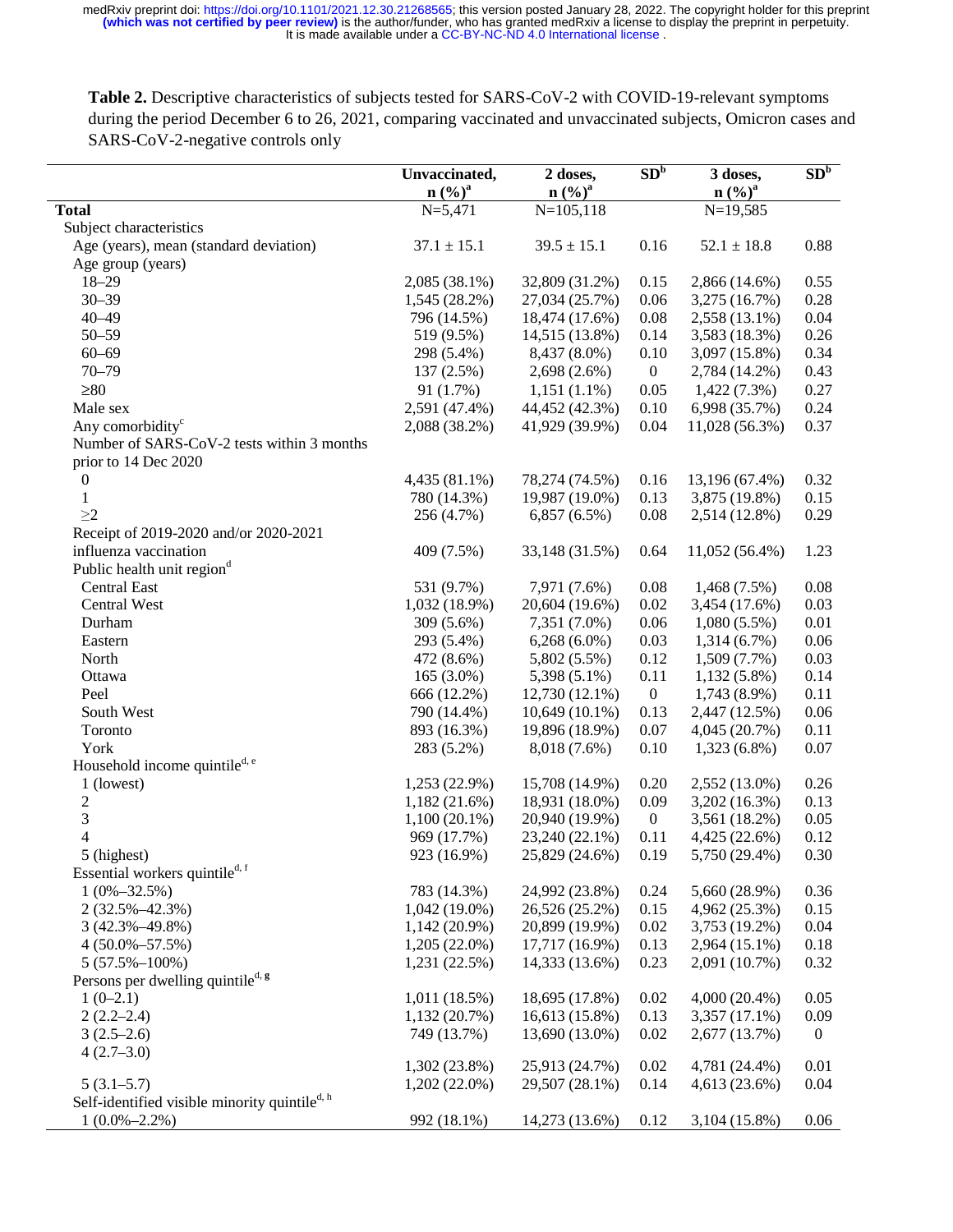|                                                            | Unvaccinated,<br>$n\left(\frac{9}{6}\right)^a$ | 2 doses,<br>n (%) <sup>a</sup> | $SD^{\overline{b}}$ | 3 doses,<br>$n\left(\frac{0}{0}\right)^a$ | SD <sup>b</sup> |
|------------------------------------------------------------|------------------------------------------------|--------------------------------|---------------------|-------------------------------------------|-----------------|
| $2(2.2\% - 7.5\%)$                                         | 1,014(18.5%)                                   | 17,891 (17.0%)                 | 0.04                | $\overline{3,624}$ (18.5%)                | $\mathbf{0}$    |
| $3(7.5\% - 18.7\%)$                                        | 988 (18.1%)                                    | 20,750 (19.7%)                 | 0.04                | 4,247 (21.7%)                             | 0.09            |
| $4(18.7\% - 43.5\%)$                                       | 1,135(20.7%)                                   | 24,669 (23.5%)                 | 0.07                | 4,509 (23.0%)                             | 0.06            |
| $5(43.5\% - 100\%)$                                        | $1,274(23.3\%)$                                | 26,886 (25.6%)                 | 0.05                | 3,947 (20.2%)                             | 0.08            |
| Week of test                                               |                                                |                                |                     |                                           |                 |
| 6 Dec 2021 to 12 Dec 2021                                  | 1,580 (28.9%)                                  | 27,714 (26.4%)                 | 0.06                | 2,538 (13.0%)                             | 0.40            |
| 13 Dec 2021 to 19 Dec 2021                                 | 1,841 (33.7%)                                  | 38,780 (36.9%)                 | 0.07                | 5,518 (28.2%)                             | 0.12            |
| 20 Dec 2021 to 26 Dec 2021                                 | 2,050 (37.5%)                                  | 38,624 (36.7%)                 | 0.02                | 11,529 (58.9%)                            | 0.44            |
| Prior positive SARS-CoV-2 test                             | 261 (4.8%)                                     | $3,658(3.5\%)$                 | 0.06                | 455 (2.3%)                                | 0.13            |
| COVID-19 vaccine characteristics                           |                                                |                                |                     |                                           |                 |
| Unvaccinated                                               | 5,471 (100%)                                   | n/a                            |                     | n/a                                       |                 |
| Received 2-dose primary series only (with at               |                                                |                                |                     |                                           |                 |
| least 1 mRNA vaccine)                                      | n/a                                            | 105,118 (100%)                 |                     | n/a                                       |                 |
| Received BNT162b2 for third dose                           | n/a                                            | n/a                            |                     | 16,007 (81.7%)                            |                 |
| Received mRNA-1273 for third dose                          | n/a                                            | n/a                            |                     | 3,578 (18.3%)                             |                 |
| Time since second dose                                     |                                                |                                |                     |                                           |                 |
| $7-59$ days                                                | n/a                                            | 2,485 (2.4%)                   |                     | n/a                                       |                 |
| 60-119 days                                                | n/a                                            | 7,772 (7.4%)                   |                     | n/a                                       |                 |
| 120-179 days                                               | n/a                                            | 69,265 (65.9%)                 |                     | n/a                                       |                 |
| 180-239 days                                               | n/a                                            | 23,658 (22.5%)                 |                     | n/a                                       |                 |
| $\geq$ 240 days                                            | n/a                                            | 1,938 (1.8%)                   |                     | n/a                                       |                 |
| Time since third dose                                      |                                                |                                |                     |                                           |                 |
| $0-6$ days                                                 | n/a                                            | n/a                            |                     | 6,767 (34.6%)                             |                 |
| $7-59$ days                                                | n/a                                            | n/a                            |                     | 11,921 (60.9%)                            |                 |
| $\geq 60$ days                                             | n/a                                            | n/a                            |                     | 897 (4.6%)                                |                 |
| Interval between first and second doses                    |                                                |                                |                     |                                           |                 |
| 15-34 days                                                 | n/a                                            | 14,355 (13.7%)                 |                     | 3,392 (17.3%)                             |                 |
| 35-55 days                                                 | n/a                                            | 39,792 (37.9%)                 |                     | 4,334 (22.1%)                             |                 |
| $\geq 56$ days                                             | n/a                                            | 50,971 (48.5%)                 |                     | 11,859 (60.6%)                            |                 |
| Interval between second and third doses                    |                                                |                                |                     |                                           |                 |
| $\leq$ 111 days                                            | n/a                                            | n/a                            |                     | 250 (1.3%)                                |                 |
| 112-167 days                                               | n/a                                            | n/a                            |                     | 1,739 (8.9%)                              |                 |
| $\geq$ 168 days                                            | n/a                                            | n/a                            |                     | 17,596 (89.8%)                            |                 |
| <sup>a</sup> Proportion reported, unless stated otherwise. |                                                |                                |                     |                                           |                 |

**b** SD=standardized difference. Standardized differences of >0.10 are considered clinically relevant. Comparison of subjects who have received 2 doses with unvaccinated subjects, and subjects who have received 3 doses with unvaccinated subjects.

c Comorbidities include chronic respiratory diseases, chronic heart diseases, hypertension, diabetes, immunocompromising conditions due to underlying diseases or therapy, autoimmune diseases, chronic kidney disease, advanced liver disease, dementia/frailty and history of stroke or transient ischemic attack.

The sum of counts does not equal the column total because of individuals with missing information  $\langle 1.0\% \rangle$  for this characteristic.

<sup>e</sup>Household income quintile has variable cut-off values in each city/Census area to account for cost of living. A dissemination area (DA) being in quintile 1 means it is among the lowest 20% of DAs in its city by income.

f Percentage of people in the area working in the following occupations: sales and service occupations; trades, transport and equipment operators and related occupations; natural resources, agriculture, and related production occupations; and occupations in manufacturing and utilities. Census counts for people are randomly rounded up or down to the nearest number divisible by 5, which causes some minor imprecision. **g** Range of persons per dwelling.

<sup>h</sup>Percentage of people in the area who self-identified as a visible minority. Census counts for people are randomly rounded up or down to the nearest number divisible by 5, which causes some minor imprecision.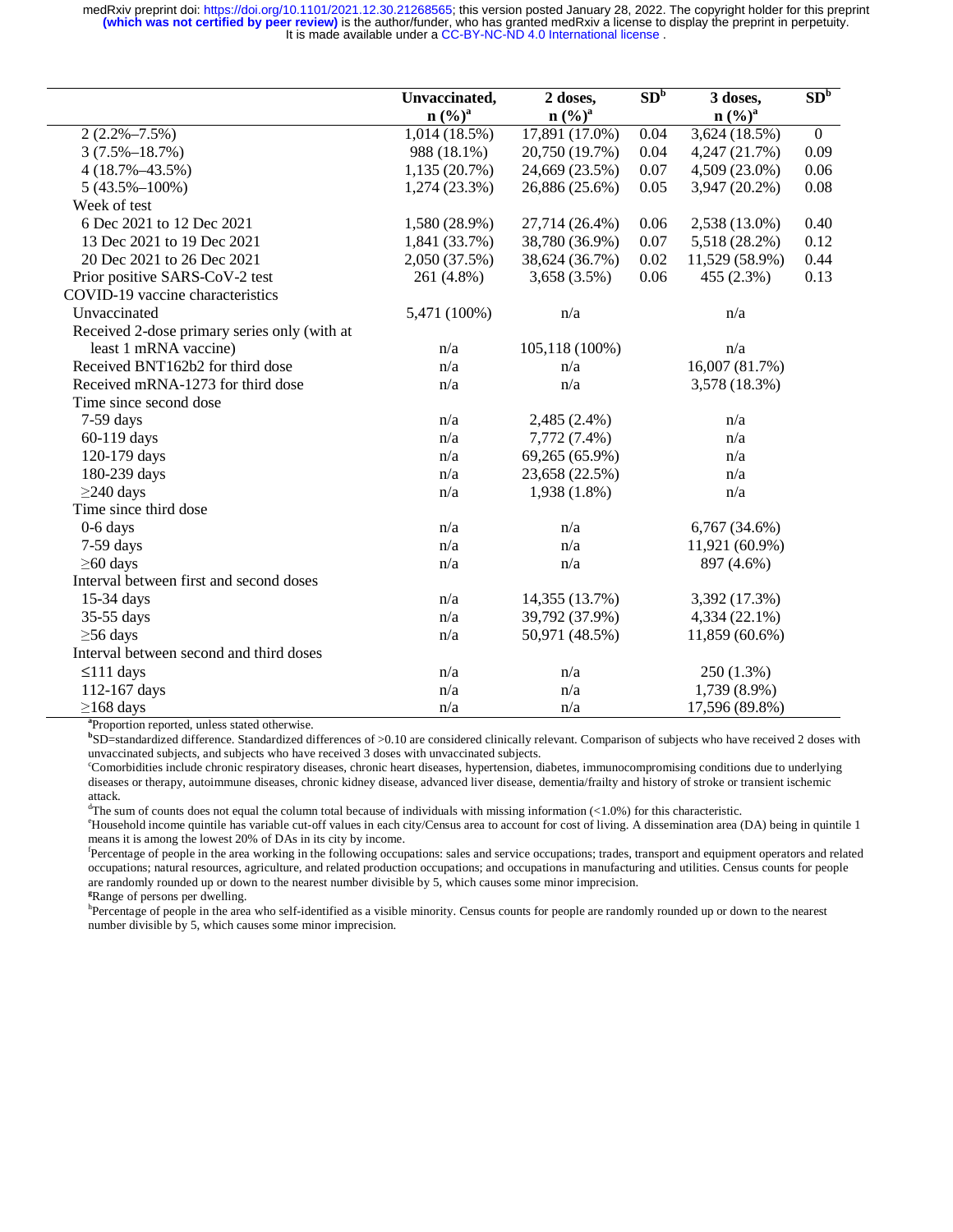Table 3. Estimates of vaccine effectiveness\* against symptomatic infection or severe outcomes (hospitalization or death) caused by Omicron or Delta during the period December 6 to 26, 2021, by time since latest dose

| <b>Outcome</b>        | <b>Doses</b>  | <b>Vaccine products</b> | Days since  | SARS-CoV-2  | Omicron, | <b>Vaccine</b>      | Delta,           | <b>Vaccine</b>      |
|-----------------------|---------------|-------------------------|-------------|-------------|----------|---------------------|------------------|---------------------|
|                       |               |                         | latest dose | negative, n | n        | effectiveness       | n                | effectiveness       |
|                       |               |                         |             |             |          | against Omicron     |                  | against Delta       |
|                       |               |                         |             |             |          | $(95\% \text{ CI})$ |                  | $(95\% \text{ CI})$ |
| Symptomatic infection | First 2 doses | $\geq$ 1 mRNA vaccine   | $7-59$      | 2254        | 231      | 36(24, 45)          | 61               | 89 (86, 92)         |
|                       |               |                         | 60-119      | 6769        | 1003     | 12(3, 21)           | 185              | 89 (87, 90)         |
|                       |               |                         | 120-179     | 60722       | 8543     | 15(8, 22)           | 1855             | 88 (87, 89)         |
|                       |               |                         | 180-239     | 19841       | 3817     | $1(-8, 10)$         | 668              | 85 (83, 87)         |
|                       |               |                         | $\geq$ 240  | 1719        | 219      | $2(-17, 17)$        | 76               | 80 (74, 84)         |
|                       | Third dose    | Any mRNA vaccine        | $0-6$       | 5963        | 804      | 36(29, 43)          | 74               | 94 (93, 95)         |
|                       |               |                         | $\geq$ 7    | 12138       | 680      | 61(56, 65)          | 91               | 97 (96, 98)         |
|                       |               | <b>BNT162b2</b>         | $0-6$       | 4509        | 625      | 34(26, 41)          | 60               | 94 (92, 95)         |
|                       |               |                         | $\geq$ 7    | 10273       | 600      | 60(55, 65)          | 74               | 97 (96, 98)         |
|                       |               | mRNA-1273               | $0-6$       | 1454        | 179      | 43 (32, 52)         | 14               | 95 (92, 97)         |
|                       |               |                         | $\geq 7$    | 1865        | 80       | 65 (55, 72)         | 17               | 97 (95, 98)         |
| Severe outcomes       | First 2 doses | $\geq$ 1 mRNA vaccine   | $7-59$      | 2254        | $\leq 5$ | $55(-106, 90)$      | $\leq 5$         | 94 (84, 98)         |
|                       |               |                         | 60-119      | 6769        | 6        | $37(-71, 77)$       | $\leq 5$         | 98 (94, 99)         |
|                       |               |                         | 120-179     | 60722       | 31       | 75(51, 87)          | 40               | 99 (98, 99)         |
|                       |               |                         | 180-239     | 19841       | 18       | 82 (62, 91)         | 32               | 97 (96, 98)         |
|                       |               |                         | $\geq$ 240  | 1719        | $\leq 5$ | 86 (-12, 98)        | $\leq 5$         | 95 (85, 99)         |
|                       | Third dose    | Any mRNA vaccine        | $0 - 6$     | 5963        | $\leq 5$ | 91 (71, 97)         | 6                | 99 (97, 99)         |
|                       |               |                         | $\geq$ 7    | 12138       | 11       | 95 (87, 98)         | 16               | 99 (98, 99)         |
|                       |               | <b>BNT162b2</b>         | $0-6$       | 4509        | $\leq 5$ | 88 (62, 96)         | 6                | 98 (96, 99)         |
|                       |               |                         | $\geq$ 7    | 10273       | 8        | 95 (87, 98)         | 15               | 99 (98, 99)         |
|                       |               | mRNA-1273               | $0-6$       | 1454        | $\theta$ |                     | $\boldsymbol{0}$ |                     |
|                       |               |                         | $\geq$ 7    | 1865        | $\leq 5$ | 93 (74, 98)         | $\leq 5$         | 100 (98, 100)       |

\*Vaccine effectiveness estimates adjusted for: age (in 10-year age bands), sex, public health unit region of residence, number of SARS-CoV-2 PCR tests during the 3 months prior to December 14, 2020, past SARS-CoV-2 infection >90 days prior to index date, comorbidities, influenza vaccination status during the 2019/2020 and/or 2020/2021 influenza seasons, and neighbourhood-level information on median household income, proportion of the working population employed as non-health essential workers, mean number of persons per dwelling, and proportion of the population who self-identify as a visible minority.

¶Vaccine effectiveness estimated as 100% based on zero vaccinated test-positive cases.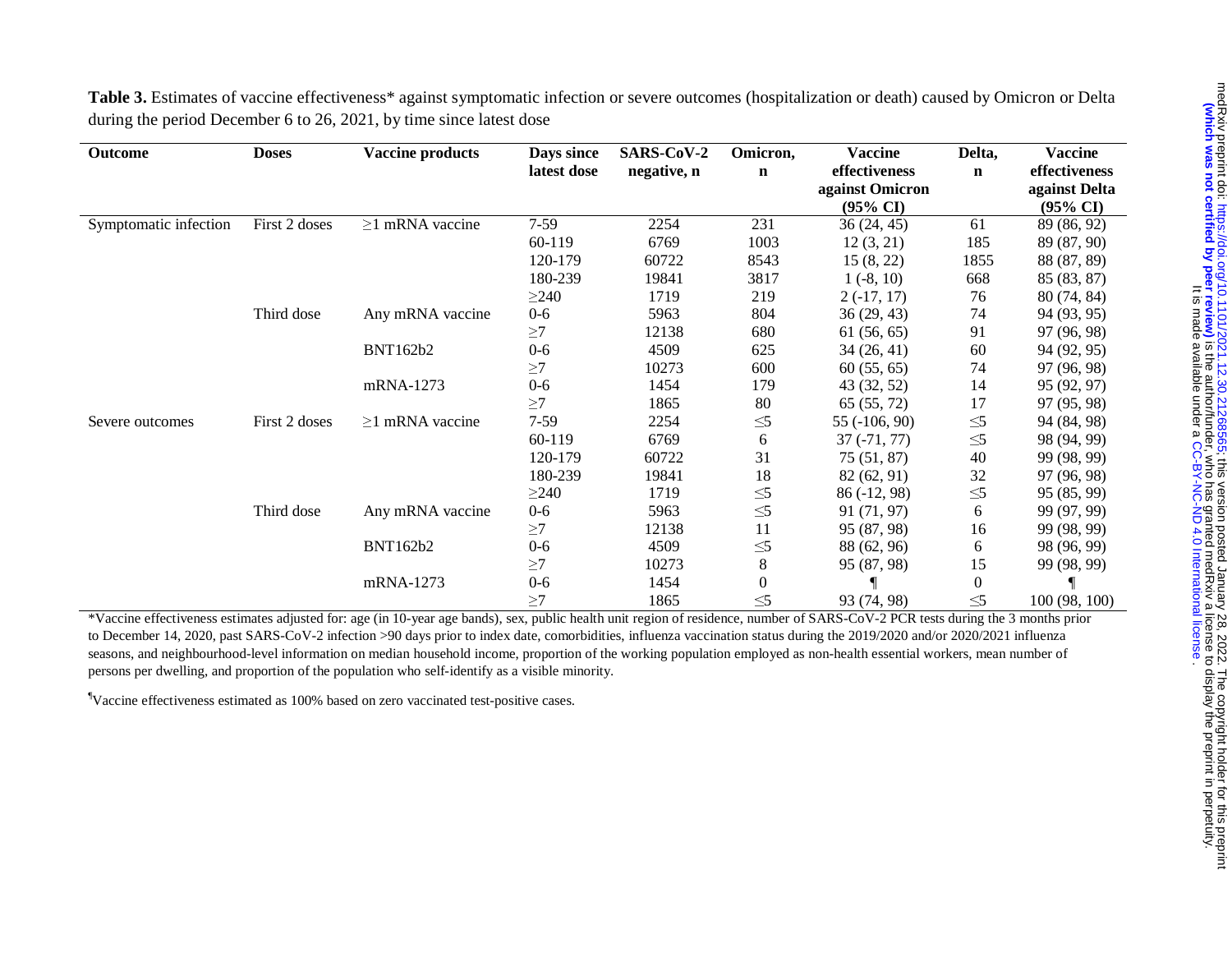

Vaccine effectiveness (VE) for mRNA-1273 0-6 days after the third dose was estimated as 100% based on zero vaccinated test-positive hospitalized cases and was therefore not presented in panel B. The lower 95% confidence limit for Omicron VE against severe outcomes 7-59 days after a second dose was -106 and 60-119 days after a second dose was -71.

Figure 1. Estimates of vaccine effectiveness against A) symptomatic infection and B) severe outcomes (hospitalization or death) caused by Omicron or Delta during the period December 6 to 26, 2021, by time since latest dose